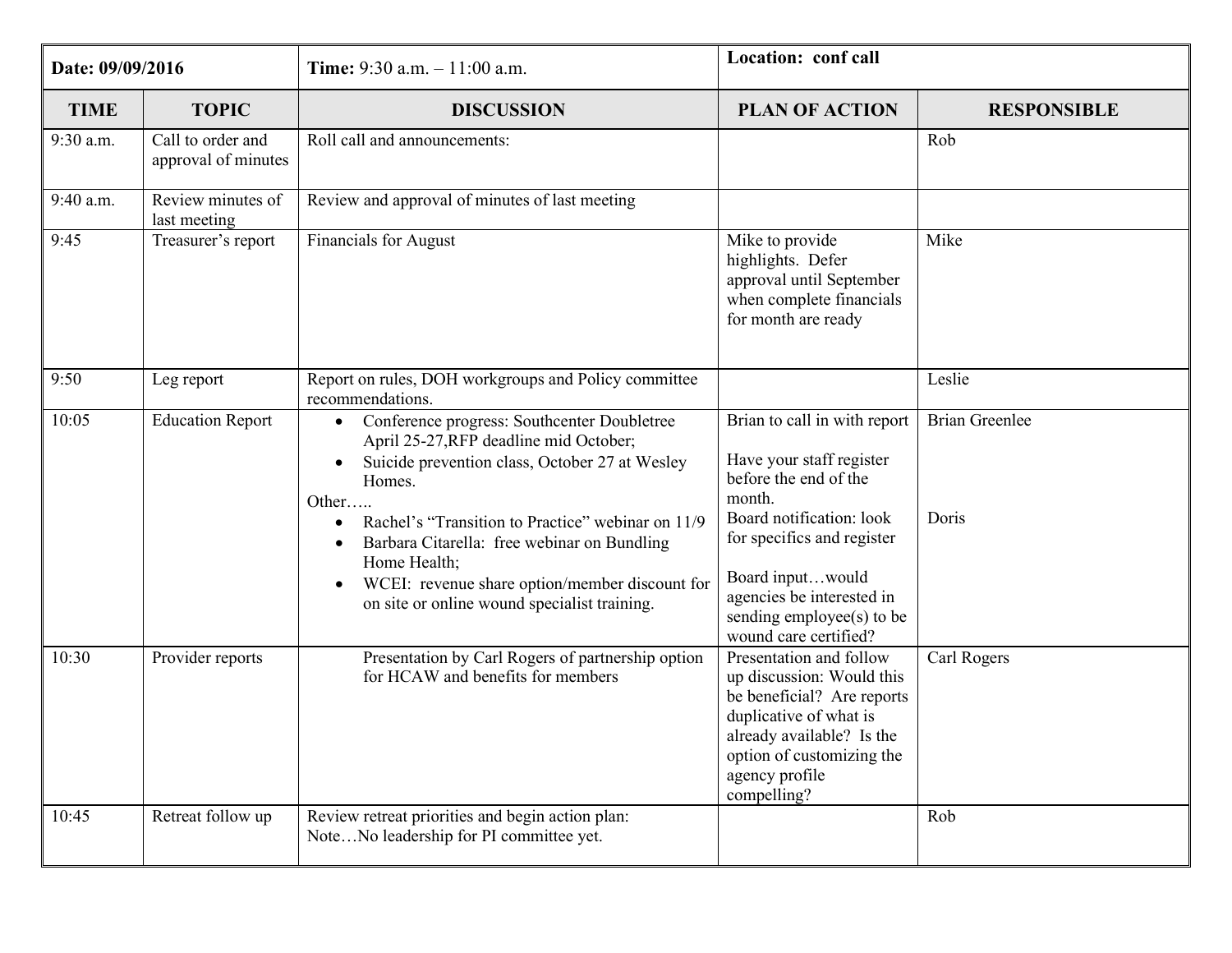| 11:00 | . .<br>Adıourn | Next meeting | <b>Rob</b> |
|-------|----------------|--------------|------------|
|       |                |              |            |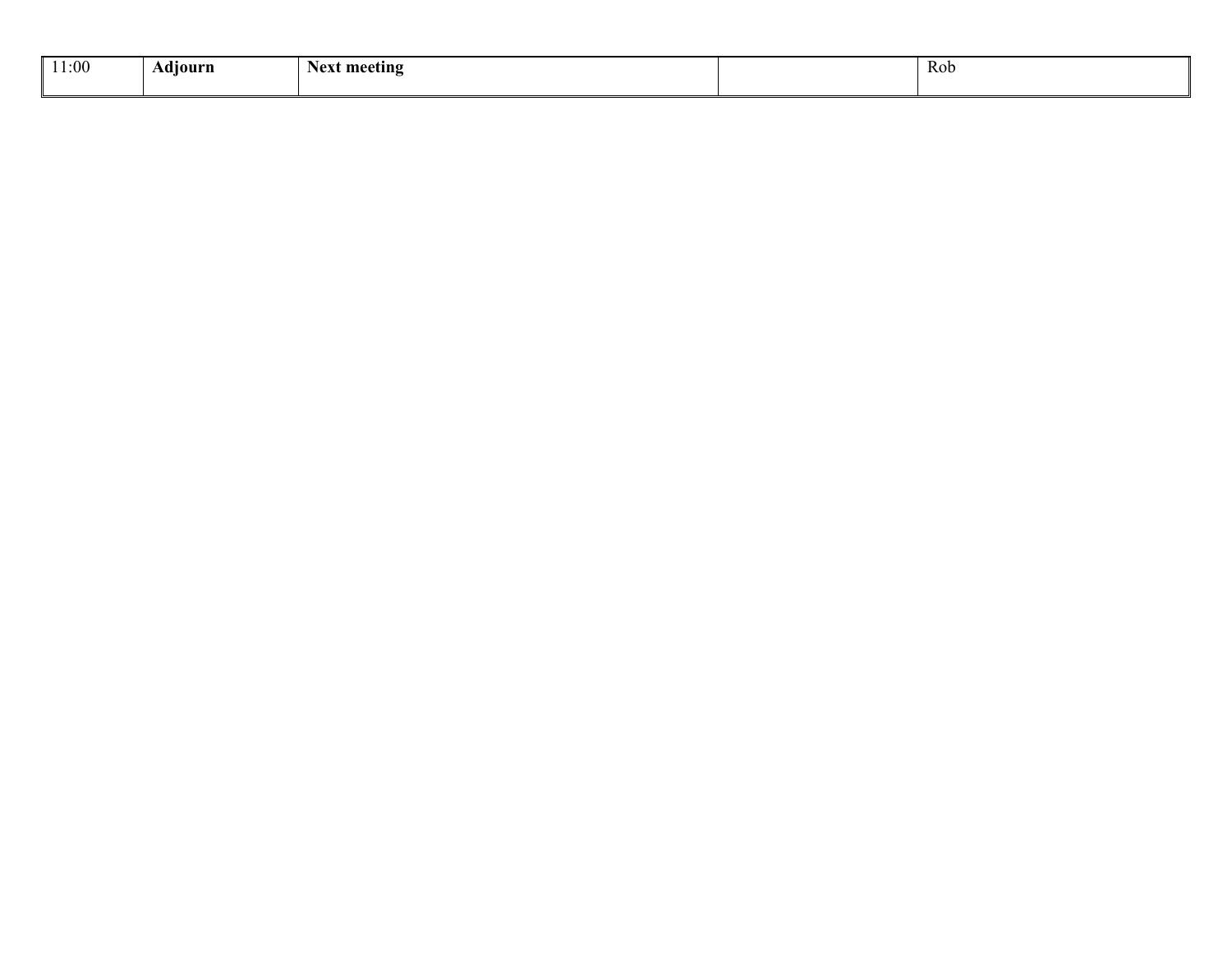#### **<sup>1</sup>**.Dial into the conference:

Dial-in Number: (712) 770-4010 - United States

Access Code: 177659

International Dial-in Numbers: https://www.freeconferencecall.com/wall/melissa579/#international

#### 2. Join the online meeting:

Online Meeting Link: https://join.freeconferencecall.com/melissa579

Online Meeting ID: melissa579

#### Instructions:

At the scheduled date and time of the meeting, dial into the conference line. When prompted, enter the Access Code followed by the pound key.

To join the online meeting, click on the meeting link listed above and follow the prompts to join the meeting.

For 24/7 customer service please call 844-844-1322

| Date: 08/12/16 |                                          | <b>Time:</b> 9:30 a.m. $-11:00$ a.m.                                                                                                                                                                                                                                                                                                                                                                                                                                                                                              | <b>Location: See above</b> |                      |
|----------------|------------------------------------------|-----------------------------------------------------------------------------------------------------------------------------------------------------------------------------------------------------------------------------------------------------------------------------------------------------------------------------------------------------------------------------------------------------------------------------------------------------------------------------------------------------------------------------------|----------------------------|----------------------|
| <b>TIME</b>    | <b>TOPIC</b>                             | <b>DISCUSSION</b>                                                                                                                                                                                                                                                                                                                                                                                                                                                                                                                 | <b>PLAN OF ACTION</b>      | <b>RESPONSIBLE</b>   |
| $9:30$ a.m.    | Call to order and<br>approval of minutes | Roll call and announcements:<br>Call to order after discussing document access troubles at<br>9:40.<br>Doris, Marilou Church, Gretchen Anderson, Carolyn<br>Bonner, Larissa Jording, Kyle Long, Rob Krause, Kim<br>Malen, Sam Miller, Mike McMorrine, John, Melissa, Donna<br>Goodwin, Brent Korte, Leslie Emerick, Rachel Manchester<br>Brian Greenlee to call in after 10:00 AM<br>Absent Greg Pang,<br>Announcements:<br>Cargill Foundation meeting email sent by Doris on<br>August 12. Foundation from Minnesota looking for |                            | Rob<br>Doris and Rob |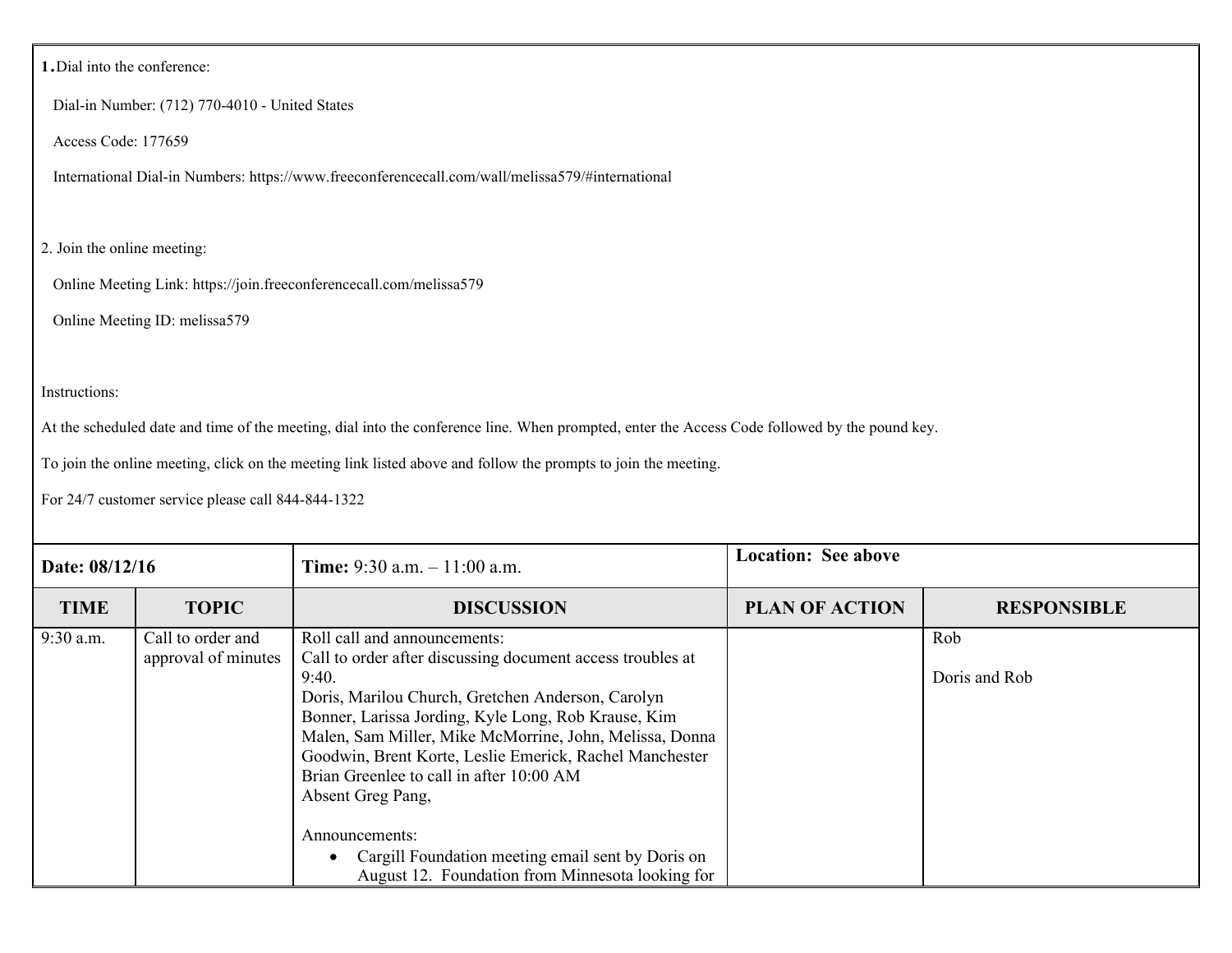|      |                    | projects to fund around Aging with Dignity. Doris<br>requested funds detailed in the email for various in<br>Home areas and on behalf of members. Overall a<br>good meeting for identifying potential partners<br>going forward. After reviewing Doris' email if<br>anyone has ideas please pass along to Doris.<br>Sam Miller is a leader for a Bike Ride with Rep<br>Larsen (8 mile roundtrip) upcoming and specific<br>details to come. A number of Home Health<br>agencies are located within Rep Larson's district so<br>it provides an excellent opportunity to meet and chat<br>with the Representative.<br>Rob thanked everyone for their participation and the<br>outcomes from the Board Retreat acknowledging<br>that Health Care At Home was woven throughout. |                    |       |
|------|--------------------|----------------------------------------------------------------------------------------------------------------------------------------------------------------------------------------------------------------------------------------------------------------------------------------------------------------------------------------------------------------------------------------------------------------------------------------------------------------------------------------------------------------------------------------------------------------------------------------------------------------------------------------------------------------------------------------------------------------------------------------------------------------------------|--------------------|-------|
| 9:40 | Treasurer's report | Financials for June and July<br>Most current financials are dated August $9th$ & August $10th$ .<br>Comparing the years 15 to 15 gained a few thousand dollars<br>and the year looks very strong and positive.<br>No comparison to budget as the budget approval discussion<br>is to happen at this meeting.<br>July and August both seem to be performing against what<br>the budget is anticipated to be.<br>Mike reviewed the fiscal year for HCAW which is July 1 to<br>June 30 of each year. As dues are paid they are amortized<br>over the year.<br>Motion to accept the financials:<br>Moved by Rob, second by Marilou;<br>Approved: unanimously                                                                                                                   | Approve financials | Mike  |
| 9:50 | 2016-17 budget     | Proposed 2016-'17 budget based on actual year end data<br>Question: legislative visit support is it included. In the past it<br>has been included in Leslie's expense items.<br>Motion to accept: Carolyn<br>Seconded by: Donna<br>Approved: Unanimously                                                                                                                                                                                                                                                                                                                                                                                                                                                                                                                   |                    | Doris |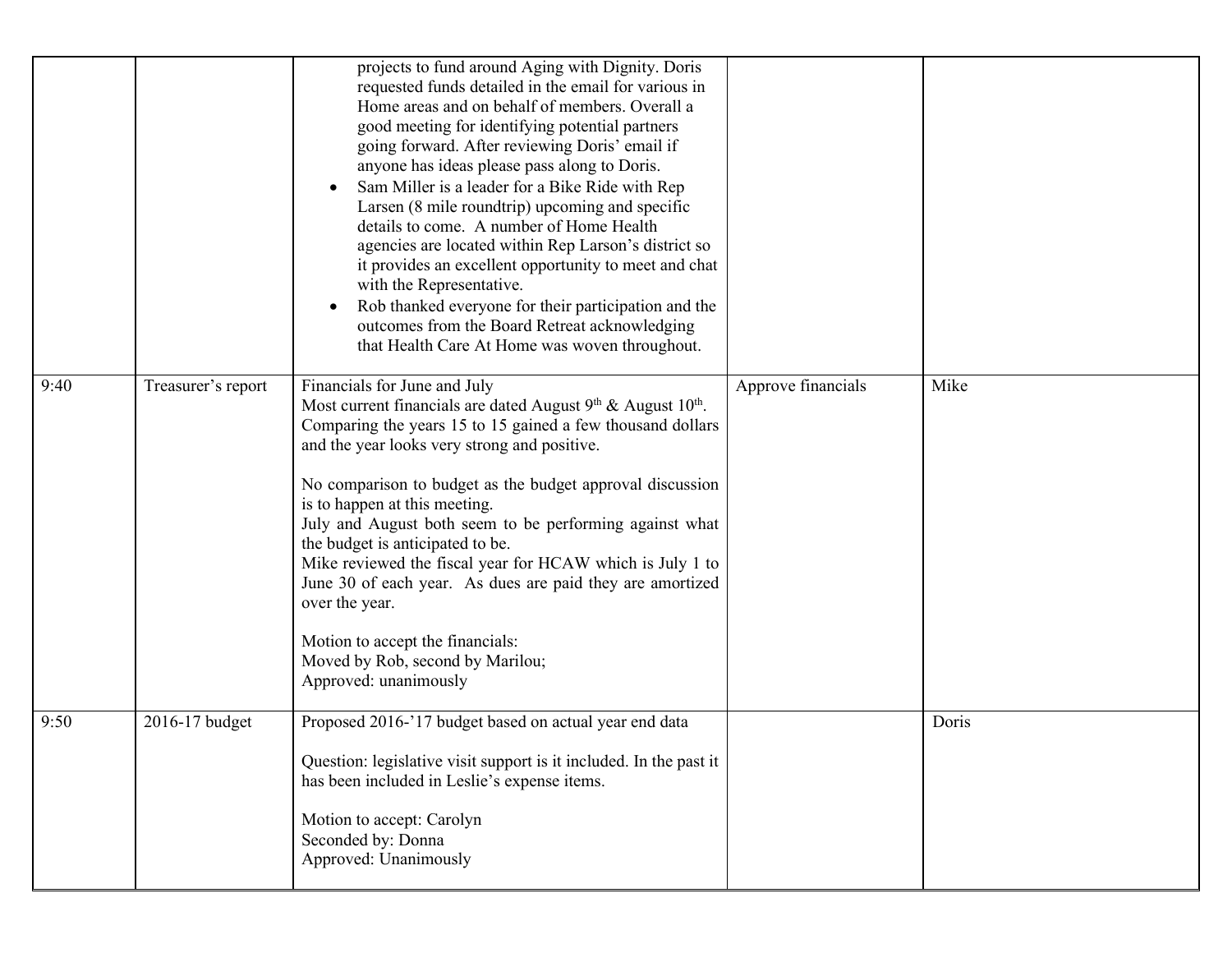| 10:00 | Sec-Treas               | Lorissa Jording has voiced willingness to accept the role of<br>Sec Treas.<br>Motion by Rob<br>Second by Rachel<br>Approved: Unanimously                                                                                                                                                                                                                                                                                                                                                                                                                                                                                                                                                                                                                                                                                                                                                                                                                                                                                                                                                                                                                                                                                     | Official Vote of the<br>Board   |                       |
|-------|-------------------------|------------------------------------------------------------------------------------------------------------------------------------------------------------------------------------------------------------------------------------------------------------------------------------------------------------------------------------------------------------------------------------------------------------------------------------------------------------------------------------------------------------------------------------------------------------------------------------------------------------------------------------------------------------------------------------------------------------------------------------------------------------------------------------------------------------------------------------------------------------------------------------------------------------------------------------------------------------------------------------------------------------------------------------------------------------------------------------------------------------------------------------------------------------------------------------------------------------------------------|---------------------------------|-----------------------|
| 10:05 | <b>Education Report</b> | Implementing plan from retreat for AME chair to report on<br>education at the Board meeting<br>Have reviewed a comprehensive list of potential sites for<br>conference thanks to Melissa and the two locations near<br>Sea-Tac airport. Four Point and the Double Tree. Decision<br>to come in the next week.<br>Committee taking on the challenge from the retreat to<br>collaborate with Hospice and home care group to have a<br>conference together for upcoming years.                                                                                                                                                                                                                                                                                                                                                                                                                                                                                                                                                                                                                                                                                                                                                  | Brian to call in with<br>report | <b>Brian Greenlee</b> |
|       |                         | What is board reaction to returning to Sea-Tac area vs going<br>to outlying areas?<br>$\triangleright$ Proposal to set three locations among which we<br>rotate the conference over a three year period.<br>Some feedback from members who said they<br>couldn't send folks when the conference is held<br>outside the King County area.<br>Should locate to get the best attendance and ability<br>to cover the cost<br>$\triangleright$ Pick location to where the bulk of the membership<br>1S<br>Need to consider both the build of providers as well<br>➤<br>as the accessibility for vendors and speakers.<br>location near airports is helpful here by keeping<br>travel costs to a minimum.<br>Challenge the idea that we need to be at Sea-Tac. If<br>rotation is in place we'd be in $2nd$ year and therefore<br>we shouldn't be back at Sea-Tac. Remembering<br>hospice is able to get good speakers and strong<br>attendance. Could be strong statement to Providers<br>in outlying areas to bring the conference to them.<br>Was there a decrease in attendance and revenue to<br>the organization? Yes, last year attendance was<br>down as was revenue.<br>Historically have gone with the low cost approach. |                                 |                       |
|       |                         | If the association shouldn't be so focused on the low<br>cost please let Brian and Doris know.                                                                                                                                                                                                                                                                                                                                                                                                                                                                                                                                                                                                                                                                                                                                                                                                                                                                                                                                                                                                                                                                                                                               |                                 |                       |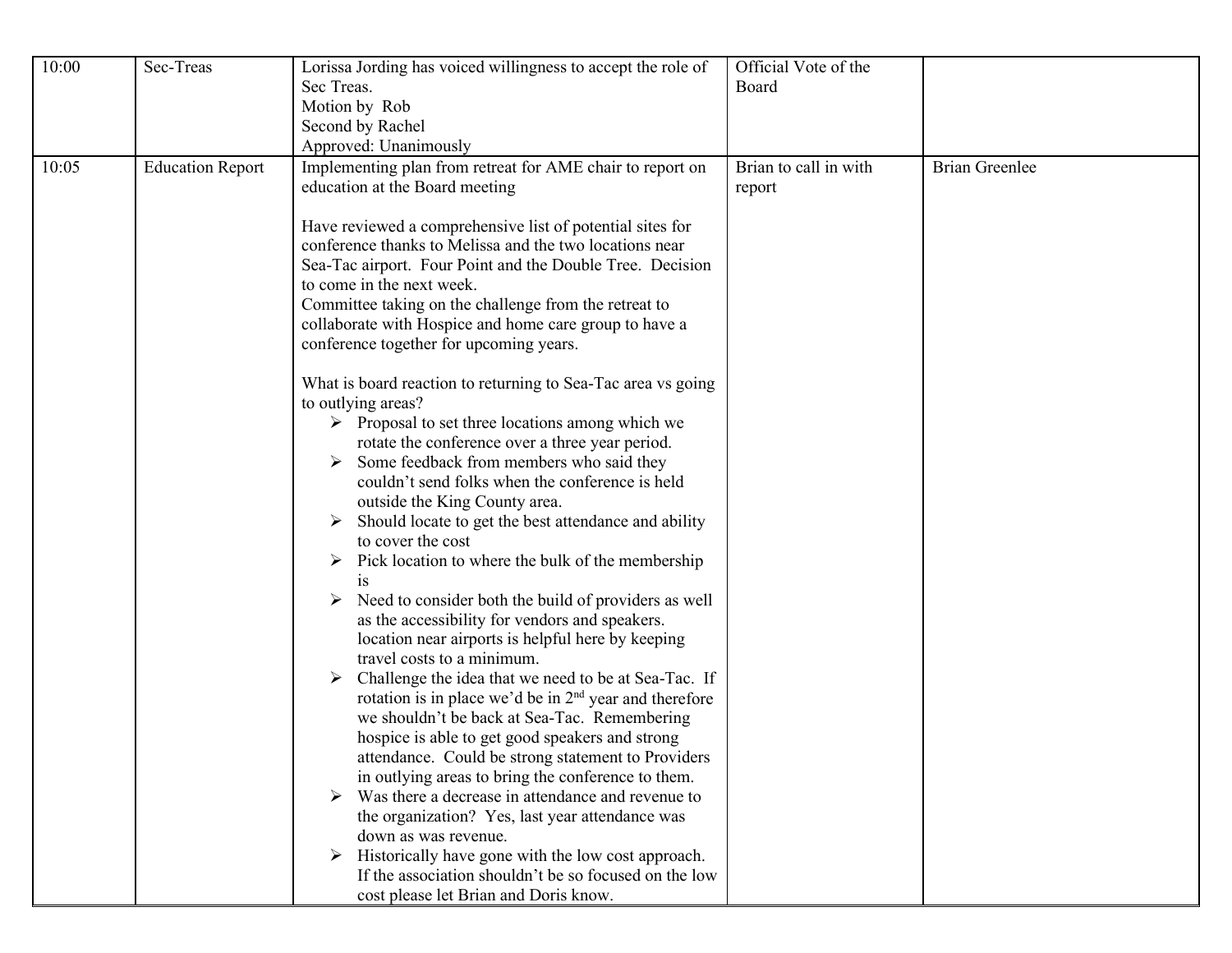|       |                    | The attendance could be more the result of budgets<br>➤<br>than the location of the conference. Also, individual<br>guideline that include no travel so if it is local you<br>can send folks.<br>Brent met with Private Duty Association, President and<br>Shawn, had discussion about whether there are cost savings<br>to holding conferences together at the same site. They like<br>the idea. The marketing and networking were primary<br>attractions for them. Identified barriers such as how money<br>would be distributed. Registration lower for attendees to<br>their with higher attendance. Location would likely to be at<br>one of the conference centers such as Lynnwood.<br>Educational breakouts and the scalability by bringing all to<br>one area (food, location fee, promotion/advertising).<br>Quality of the event would change for the better. Cerebral<br>vs dynamic vs networking and caregiver focus.<br>Board approved of Brent talking with Hospice about the co-<br>located conference.<br>Theme development along the lines of building and<br>networking strong teams. Have suggested Keynote who is<br>known for developing leadership and building teams.<br>Dates for the annual meeting looking like the last week in<br>April to avoid the conflict with the Oregon conference. Can<br>we partner with them on vendors that would hold over for<br>our conference. Ask Oregon to "introduce" us to vendors<br>we haven't had at our conference.<br>Oasis course in June was very successful. Very positive<br>feedback on location.<br>Suicide Prevention class coming in October at Wesley<br>Homes. Looking for sponsors to offset speaker and attendee<br>fees. Pricing still being developed. |            |        |
|-------|--------------------|------------------------------------------------------------------------------------------------------------------------------------------------------------------------------------------------------------------------------------------------------------------------------------------------------------------------------------------------------------------------------------------------------------------------------------------------------------------------------------------------------------------------------------------------------------------------------------------------------------------------------------------------------------------------------------------------------------------------------------------------------------------------------------------------------------------------------------------------------------------------------------------------------------------------------------------------------------------------------------------------------------------------------------------------------------------------------------------------------------------------------------------------------------------------------------------------------------------------------------------------------------------------------------------------------------------------------------------------------------------------------------------------------------------------------------------------------------------------------------------------------------------------------------------------------------------------------------------------------------------------------------------------------------------------------------------------------------------------------------------|------------|--------|
| 10:20 | Legislative report | Rules/budget proviso work group/Therapy role in home<br>health<br>Updates on Public Policy have been sent out.<br>PAC needs to gain more donations in order to support<br>campaigns this fall. Important election year.<br>Pre-authorization meeting. Members still struggling with<br>getting paid from insurance companies. Members should be<br>utilizing the expedited pre-authorization (24 hours).<br>Defining emergencies may help so that pre-authorization                                                                                                                                                                                                                                                                                                                                                                                                                                                                                                                                                                                                                                                                                                                                                                                                                                                                                                                                                                                                                                                                                                                                                                                                                                                                      | Next steps | Leslie |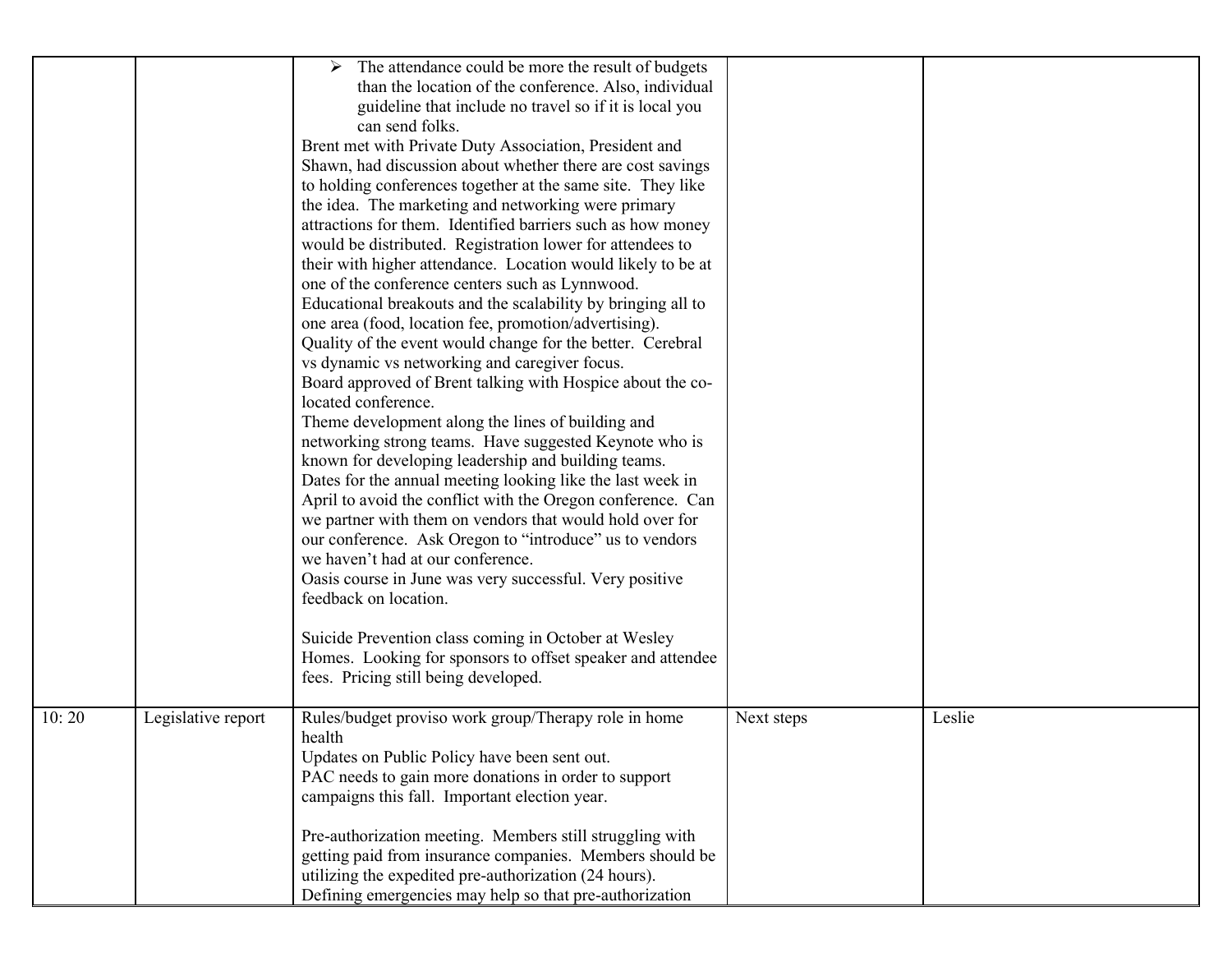|       |                   | isn't being waited for if the situation is an emergency.<br>Leslie able to do advocacy for Agencies having trouble with<br>the insurance agencies so if continuing problems let Leslie<br>and Doris know and they will follow up.<br>Still haven't heard about the performance measures for<br>Medically Intensive adults and children.<br>Next meeting on data collection to document reducing re-<br>admissions coming up. Agencies don't need actual data at<br>this point, just to identify what categories they can report                                                                                                                                                          |     |
|-------|-------------------|------------------------------------------------------------------------------------------------------------------------------------------------------------------------------------------------------------------------------------------------------------------------------------------------------------------------------------------------------------------------------------------------------------------------------------------------------------------------------------------------------------------------------------------------------------------------------------------------------------------------------------------------------------------------------------------|-----|
|       |                   | data on.<br>Suggestion is to require the same data by all<br>Providers/hospitals. Project manager at HCA is Gayle<br>. If confusion about how to proceed it might be<br>clarifying for Providers to contact HCA directly rather than<br>waiting for the August 30 <sup>th</sup> forum.                                                                                                                                                                                                                                                                                                                                                                                                   |     |
|       |                   | Scope of Practice initiative: came up based on questions<br>from therapists at Kaiser asking if they were being asked to<br>practice beyond their scope.<br>Members of the Policy committee thought the recommended<br>policy & procedure might be a bit too pro-scripted and could<br>be a bit more general. Doris to re-work and bring back to<br>the Policy Committee before bringing back to the Board.<br>Donna sent a revision to original for consideration.<br>Addresses flexibility by Providers in terms of<br>implementation.<br>If those who have seen the suggested policy could send<br>suggested revisions to Doris then she'll revise the docement<br>and re-distribute. |     |
| 10:40 | Retreat follow up | Review retreat priorities and begin action plan                                                                                                                                                                                                                                                                                                                                                                                                                                                                                                                                                                                                                                          | Rob |
| 11:00 | <b>Adjourn</b>    | At 11:10<br>Next meeting – Friday Sept $99:30 - 11:30$                                                                                                                                                                                                                                                                                                                                                                                                                                                                                                                                                                                                                                   | Rob |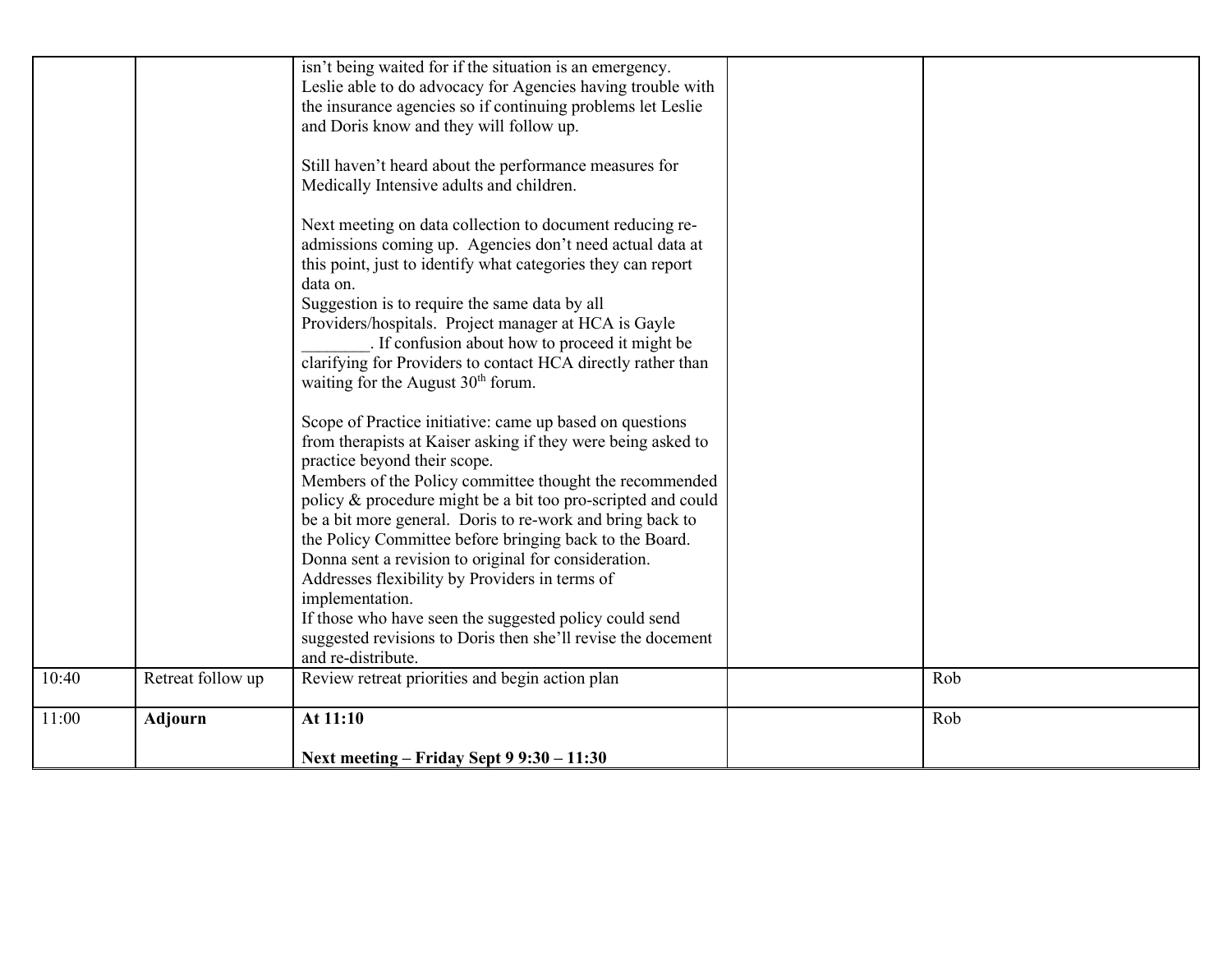# **HCAW September 2016 Public Policy Update**

Prepared by Leslie Emerick, HCAW Governmental Consultant

#### **Legislative Overview**

The General Election is on November 8<sup>th</sup>. HCAW made around \$2,300 in Political Action Committee Donations this year. This is about half of our typical campaign donations to candidates that support home health care. I have no idea which way the political winds will blow for the parties this year but there will be high turnover in the legislature and lots of opportunities to educate new legislators about home health, home care, hospice and palliative care in 2017!

#### *State Agency Issues*

#### **Health Care Authority**

#### **Medicaid Face to Face Rulemaking**

Final Rules have not been

#### **Pediatric Concurrent Care Rules Pending**

Nancy Hite of the Health Care Authority has sent out a draft document for review regarding the WAC 182-551-1860 Concurrent care for hospice clients age twenty and younger. The hospice association requested this revision due to a very narrow interpretation in rulemaking by the HCA in WAC 182-551-1860 (3), which states that the services must be "aimed at achieving a disease free state". This limited interpretation has kept children from qualifying for the program established under Section 2301of the Affordable Care Act of 2010, which allows terminally ill pediatric patients who have elected the hospice benefit to continue to receive Medicaid and CHIP services "without forgoing any other service to which the child is entitled under Medicaid for treatment of the terminal condition." Comments due by September  $6<sup>th</sup>$ , 2016.

#### **Medically Intensive Children and Adults Reimbursement Rates**

HCA informed us that they will have a draft of the Performance Measures they plan to put in place in early October to prove that private duty nursing for Medically Intensive children is saving the state money. More to come!

#### **Home Health & Medically Intensive Nursing Report to the Legislature**

ESHB 2376 (Operating budget bill) requires a report due to legislature by December 2016 that develops a plan for home health and medically intensive agencies to increase access to care and to reduce readmissions. The last meeting was on August 30th to review draft recommendations. We should have a draft report to review by the end of September.

#### **Department of Health**

#### **PT, OT and SLP Scope of Practice Issue**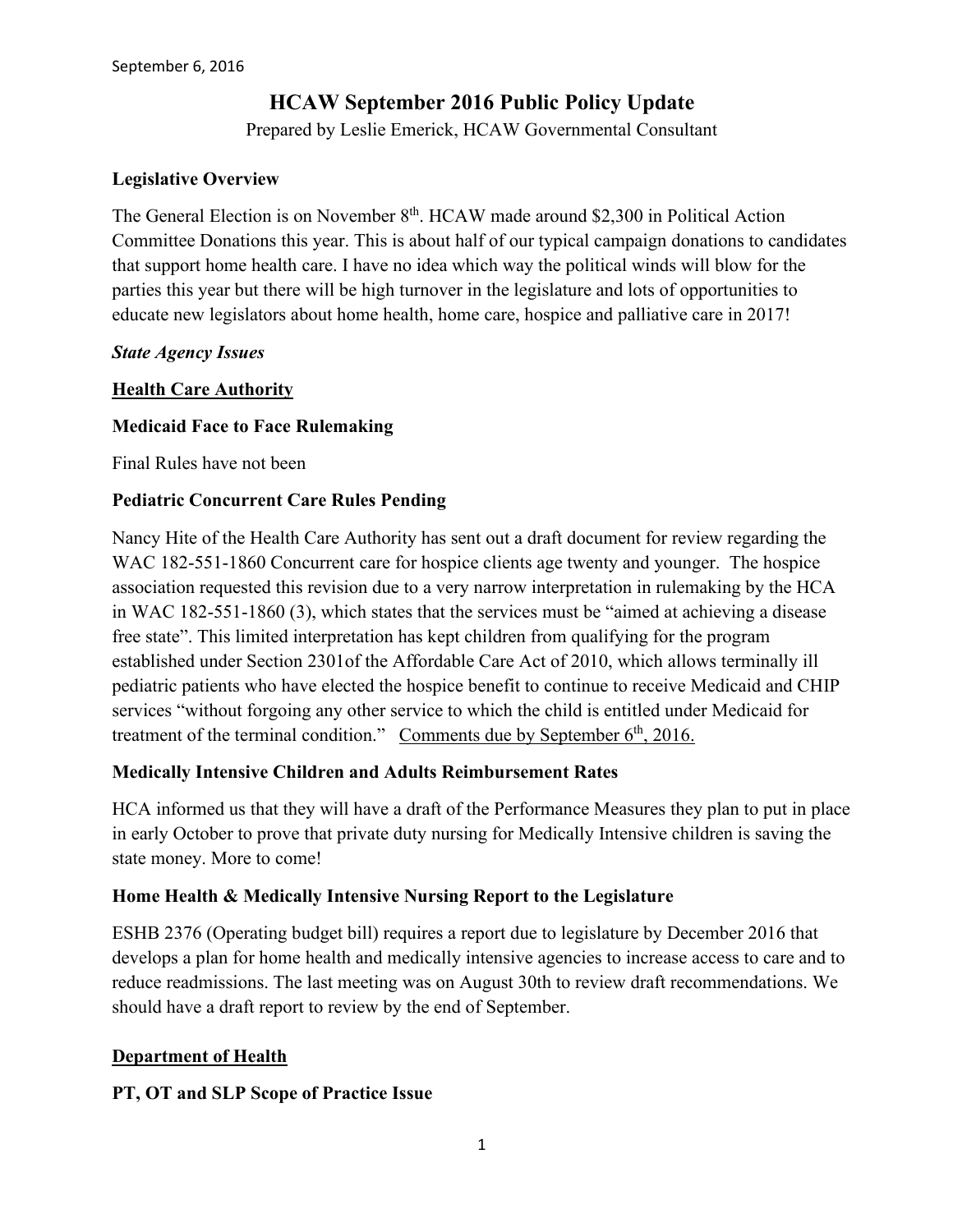#### September 6, 2016

HCAW has written guidelines for PT, OT and SLP that are being finalized to assist practitioners and the state in understanding the process and roles around medication reconciliation for home health.

**History:** HCAW was contacted by DOH to participate in a meeting on July 21<sup>st</sup> dealing with a letter from Kaiser Permanente Home Health to the Physical Therapy (PT) Board. The PT Board responded by writing a statement that limits the role of the PT regarding medication management. There were great concerns from the home health community that this would limit the ability of PTs to perform their current. Donna Goodwin developed draft guidelines for the PT Board to consider at their August  $5<sup>th</sup>$  meeting in Bellingham WA. The OT and SLP boards were going to take our concerns into consideration at their next board meetings. Here is a summary of the PT Boards response from an HCAW attendee:

-The Board was emphatic that their response was in direct relation to the Kaiser letter and not a global statement about a therapist's scope of practice with medication reconciliation.

-They made it clear that they did not want to specify any specifics to a therapist's scope of practice with medication reconciliation and stated that PTWA, the APTA, and CMS have given us room for interpretation

-They were impressed with Donna's summary of Med Rec for Home Health and suggested that HCAW consider sending the Board a formal request to include these guidelines for DOH approval. They were however, pretty specific in saying that they did not want to set apart a specific area of focus (i.e. Home Health) to establish guidelines.

## **In-Home Services Rules**

DOH worked on the remaining home health portion of the rules at the August 26, 2016 meeting. DOH will be hosting a final in-home services rule workshop focusing on Hospice agencies at the department's Tumwater campus on October 3rd from 9:00 to 12:00 pm. An agenda and other materials will be sent out prior to the workshop.

Please encourage your hospice colleagues to attend or call into the meeting. Here is a link to the latest update on the draft rules document:

[http://www.doh.wa.gov/LicensesPermitsandCertificates/FacilitiesNewReneworUpdate/HomeCare](http://www.doh.wa.gov/LicensesPermitsandCertificates/FacilitiesNewReneworUpdate/HomeCareAgencies/RulesinProgress) [Agencies/RulesinProgress](http://www.doh.wa.gov/LicensesPermitsandCertificates/FacilitiesNewReneworUpdate/HomeCareAgencies/RulesinProgress)

## **Department of Health Hospice CON**

DOH is working on the CR 102 draft for review. WSHPCO members have expressed concerns regarding changing the average daily census from 35 to 25 and our board has reconsidered changing the census in the rule update. Link to stakeholder workgroup materials: [http://www.doh.wa.gov/LicensesPermitsandCertificates/FacilitiesNewReneworUpdate/Certificate](http://www.doh.wa.gov/LicensesPermitsandCertificates/FacilitiesNewReneworUpdate/CertificateofNeed/RulemakingActivities/Hospice) [ofNeed/RulemakingActivities/Hospice](http://www.doh.wa.gov/LicensesPermitsandCertificates/FacilitiesNewReneworUpdate/CertificateofNeed/RulemakingActivities/Hospice)

The next stakeholder meeting has been rescheduled to October 3rd from 1-4 pm in Tumwater.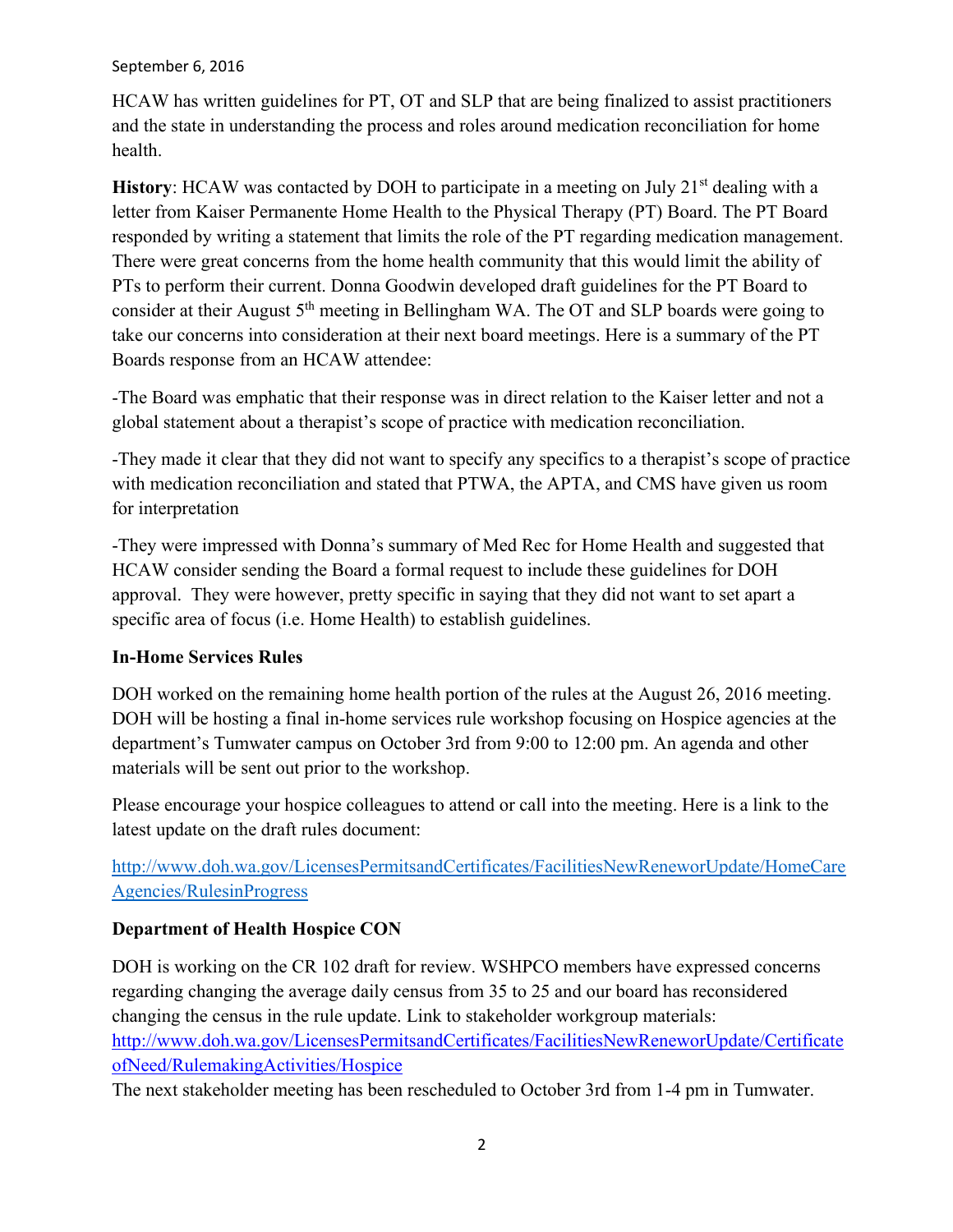#### **Home Care Aide Rulemaking**

DOH is updating their rules to match DSHS rules for home care aides. This is mainly a clean-up in WAC of the many phases of rules that happened after I-1029 and I-1163 regarding increased training for home care aides. They are also adding a definition for "medication assistance" which is under [WAC 246-888 Medication Assistance.](http://app.leg.wa.gov/wac/default.aspx?cite=246-888)

#### **Death Certificate Guidelines Workshop**

The Center for Health Statistics at the Department of Health held a workshop to participate in the development of guidelines to be used by health care providers, medical examiners and coroners when completing death certificates. The guidelines are intended to assist certifiers with providing standard, complete and accurate information on cause of death, which is important for ensuring quality data for research and public health purposes. The guidelines were originally developed in collaboration with the Medical Quality Assurance Commission. The department is considering adopting these as agency guidelines. Comments are still being accepted. Please let me know if you would like a copy of the guidelines to review.

## **DOH RAP Back FBI Fingerprinting Background Checks (NCQAC)**

In the 2016 legislative session the Nursing Commission ran legislation to try and establish the RAP Back FBI Fingerprinting system within the profession of nursing. This was to assist with an Interstate Compact for Nursing. DOH is now looking into whether this program should be expanded to "secretary professions" at DOH as well. A DOH associations meeting is coming up on September 26<sup>th</sup> where the proposal will be discussed in more detail.

#### **Dementia Collaborative Workgroup**

I attended the Dementia Coalition meeting on September 7th in Tukwila. They are developing a plan to implement the state Alzheimer's Plan using existing financial resources.

**Update on SSB 6519 Telemedicine Collaborative:** The second meeting of the Collaborative was held on Thursday August 18th from 11:00 am to 1:00 pm at the University of Washington School of Medicine.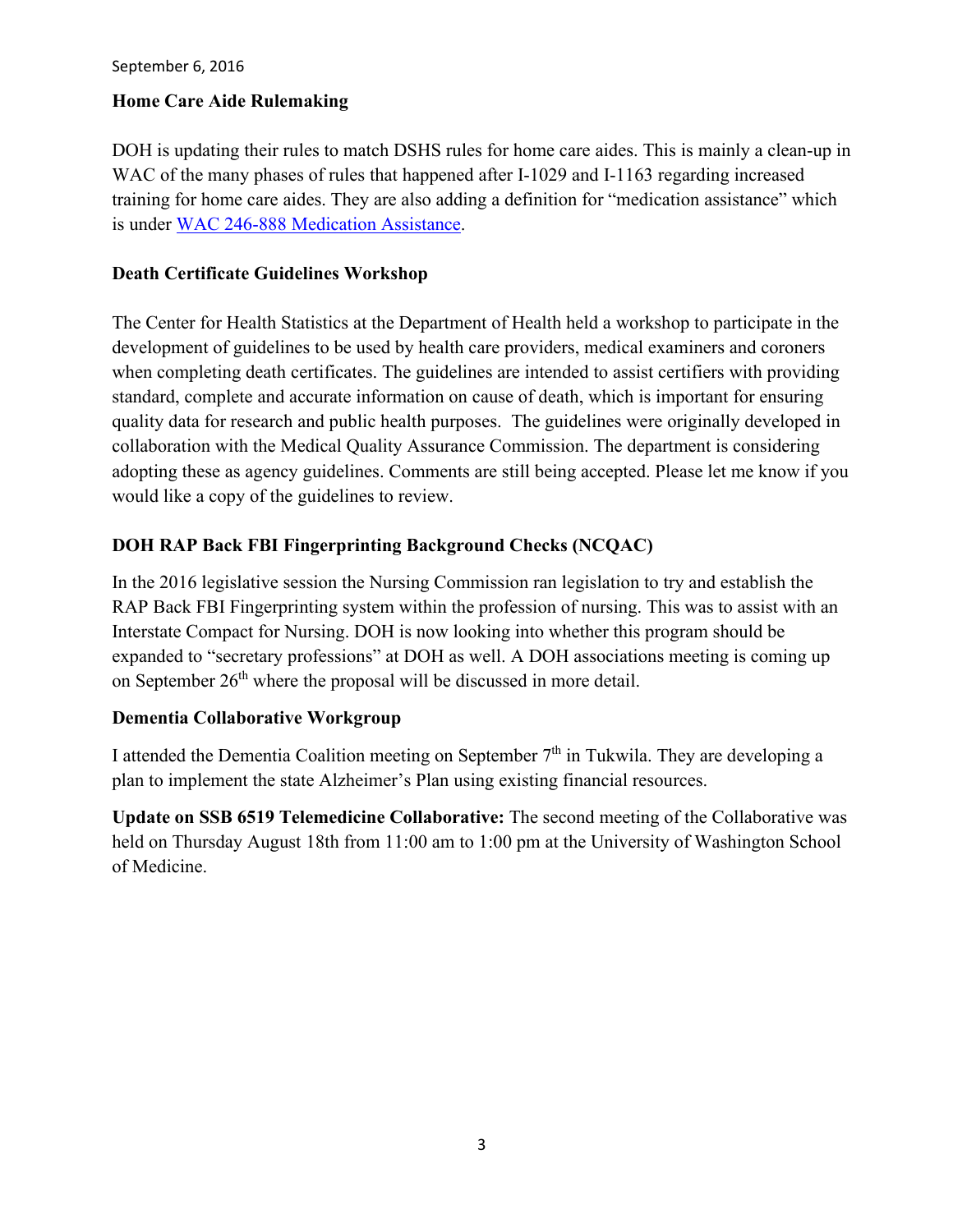# *2016 HCAW Board Retreat Action Item Tracking*

MONTH: \_\_\_\_\_\_\_\_\_\_\_\_\_\_\_\_\_\_\_

| <b>HCAW Pillar</b> | <b>Action Item</b>                          | <b>Who is Assigned</b> | <b>Action Taken</b>                     | <b>Due</b>         |
|--------------------|---------------------------------------------|------------------------|-----------------------------------------|--------------------|
| <b>Education</b>   |                                             |                        |                                         |                    |
|                    | Continue to provide OASIS training each     |                        | Scheduled with OA for June 2017: site   |                    |
|                    | L year                                      | Doris                  | <b>TBD</b>                              |                    |
|                    |                                             |                        | Start discussion with Board at next on  |                    |
|                    | Advance "Healthcare @ Home" as a way        |                        | site meeting: How to advance this       |                    |
|                    | of delivering Care Coordination             | Doris/Rob              | concept as a Board                      |                    |
|                    | Consider forums that would include<br>a.    |                        | How/where to have this Forum: who       |                    |
|                    | both Medicare Certified as well as Private  |                        | should be invited and included? EMT's,  |                    |
|                    | Duty providers                              |                        | Home Doctor, other?                     |                    |
|                    |                                             |                        |                                         |                    |
|                    | Make certain this discussion includes<br>b. |                        |                                         |                    |
|                    | <b>Patient Satisfaction monitoring</b>      |                        | Board to further define/clarify         |                    |
|                    | 3 Provide Mandated Mental Health/Suicide    |                        |                                         |                    |
|                    | Prevention training                         | <b>Doris</b>           | Scheduled for October 27                |                    |
|                    |                                             |                        | Coordination with NAHC: tentatively     |                    |
|                    | 4 Provide VBP phase II education            | <b>Doris</b>           | planned for first quarter of next year. |                    |
|                    |                                             |                        |                                         |                    |
|                    |                                             |                        |                                         | <b>Next Report</b> |
| <b>Community</b>   | <b>Action Item</b>                          | <b>Who is Assigned</b> | <b>Action Taken</b>                     | <b>Due</b>         |
|                    | 1 Building Value for all Home (Health)      |                        | Use next on site meeting: Board to      |                    |
|                    | based services (for members and non-        |                        | define "value" to members. How to       |                    |
|                    | members alike)                              | Rob/Doris              | demonstrate and convey.                 |                    |
|                    | > Use building value as a Strategy to Build |                        | Incorporate messaging into renewal      |                    |
|                    | Membership                                  | John                   | process                                 |                    |
|                    | > Move away from the strategy of            |                        |                                         |                    |
|                    | building membership to generate money       |                        |                                         |                    |
|                    | for the association                         |                        |                                         |                    |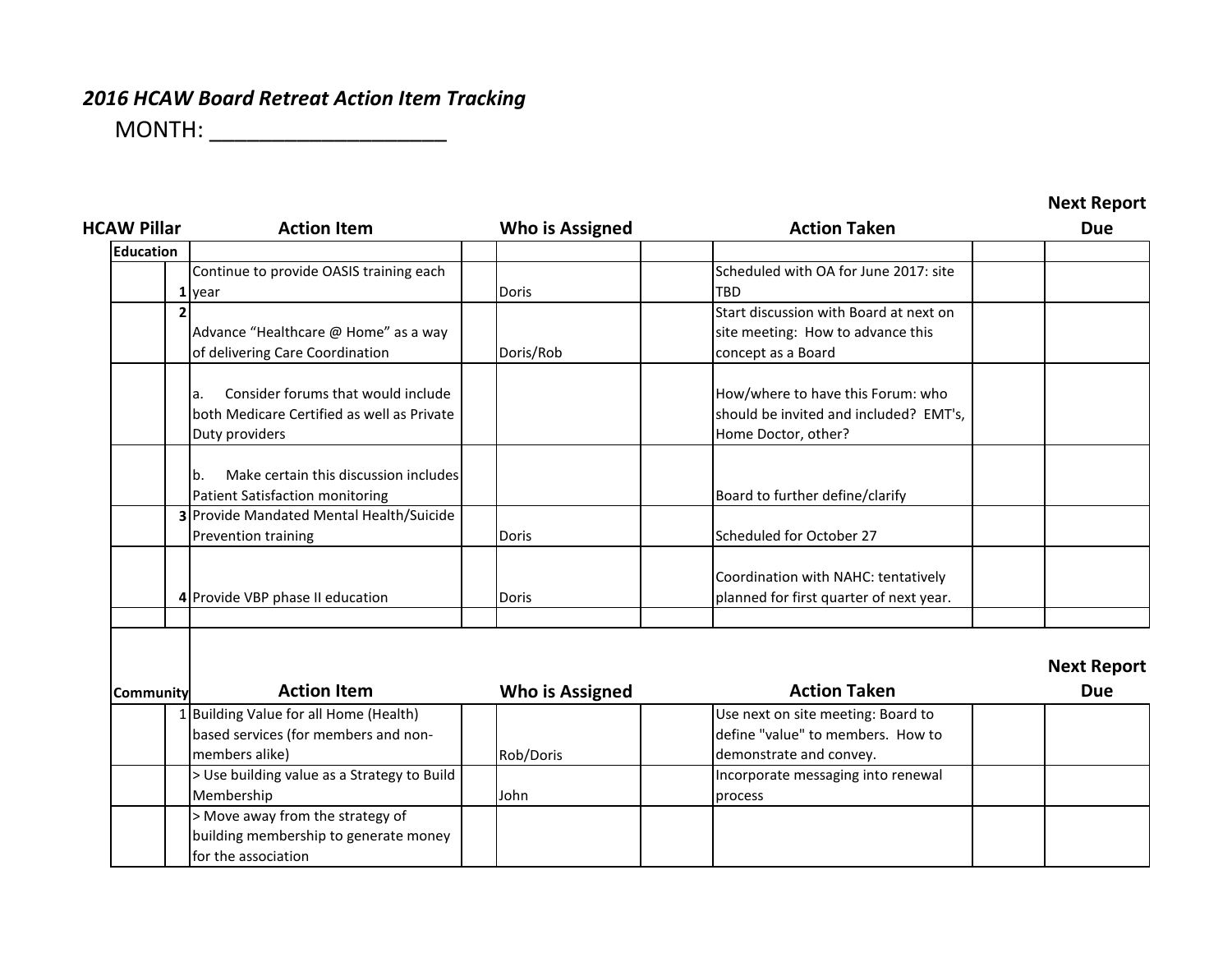|          | Determine how HCAW defines<br>2 Community                                                                                                                         | <b>TBD</b>             | At on site Board meeting? Does it<br>include all members, potential<br>members and current and potential<br>external partners, supporters and<br>benefactors? How do we interact with<br>different "communities" and what is our<br>priority? |                                  |
|----------|-------------------------------------------------------------------------------------------------------------------------------------------------------------------|------------------------|-----------------------------------------------------------------------------------------------------------------------------------------------------------------------------------------------------------------------------------------------|----------------------------------|
|          | > Be inclusive of Independent providers -                                                                                                                         |                        |                                                                                                                                                                                                                                               |                                  |
|          | individuals                                                                                                                                                       |                        |                                                                                                                                                                                                                                               |                                  |
|          | Consider a joint meeting or co-incident<br>Annual Meeting with Washington Home<br>Care Association and the Washington<br>Hospice and Palliative Care Association. | Doris/Brian/Rob        |                                                                                                                                                                                                                                               |                                  |
|          | > Look to 2018 or 2019 as the projected<br>date so the appropriate planning can take<br>place.                                                                    |                        | Plan a meeting before the first of the<br>year                                                                                                                                                                                                |                                  |
| Advocacy | <b>Action Item</b>                                                                                                                                                | <b>Who is Assigned</b> | <b>Action Taken</b>                                                                                                                                                                                                                           | <b>Next Report</b><br><b>Due</b> |
|          | 1 Focus on increasing the participation of                                                                                                                        |                        |                                                                                                                                                                                                                                               |                                  |
|          | Providers in the legislative advocacy                                                                                                                             |                        |                                                                                                                                                                                                                                               |                                  |
|          | efforts<br>Medicaid Access issues such as Total<br>$2 1$ .                                                                                                        | Leslie                 |                                                                                                                                                                                                                                               |                                  |
|          | Reimbursement; Reporting to the                                                                                                                                   |                        |                                                                                                                                                                                                                                               |                                  |
|          | Legislature & Face to Face                                                                                                                                        | Leslie/Doris           |                                                                                                                                                                                                                                               |                                  |
|          | 3 In Home Service Rule-making - advocacy                                                                                                                          | Leslie/Doris/Donna     |                                                                                                                                                                                                                                               |                                  |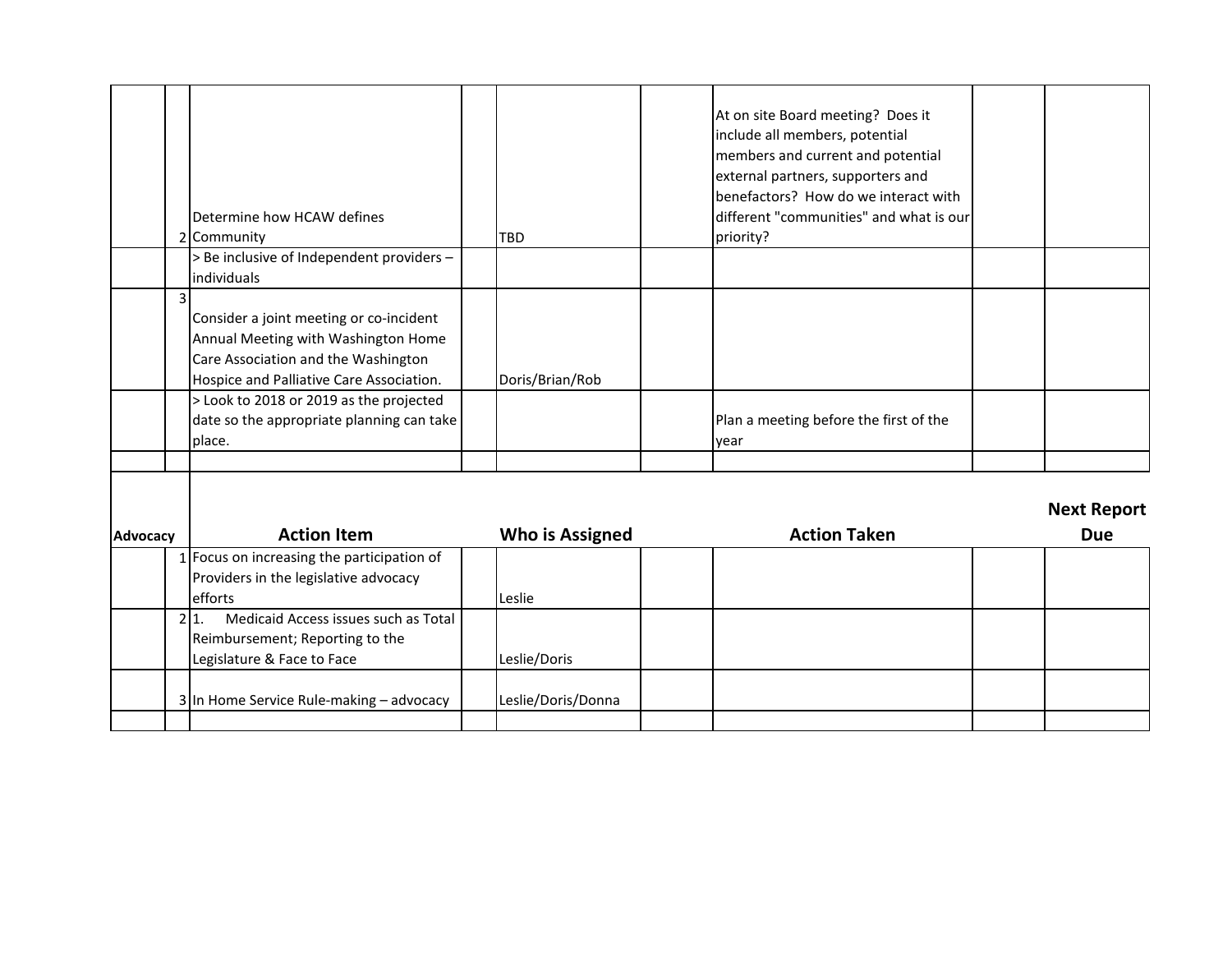## **MEDICATION MANAGEMENT IN THE HOME HEALTH SETTING**

Guidelines for Policy Development

All Medicare certified home health care agencies establish clearly defined agency policies and procedures for medication management in the home that follow CMS guidelines for OASIS data collection, Medicare Conditions of Participation, applicable state regulations and best practices of patient care.

Medication management in the home health care setting is defined as reviewing all medications the patient is taking to include prescription, over-the-counter and herbal remedies; comparing what the patient is taking against written documentation of what the patient's provider(s) have ordered; noting duplicative therapy, possible ineffective drug therapy, any significant drug interactions and side effects, patient non-compliance with the prescribed drug regimen; reporting significant findings to the physician and providing teaching regarding medication management.

CMS specifies that:

- When nursing and therapy are ordered, nursing must complete the comprehensive assessment.
- When physical therapy, speech-language pathology, or occupational therapy is the only service ordered by the physician, a physical therapist, speech-language pathologist or occupational therapist may complete the comprehensive assessment, and for Medicare patients, determine eligibility for the Medicare home health benefit, including homebound status. The occupational therapist may complete the comprehensive assessment if the need for occupational therapy establishes program eligibility. (484.55(b)(2))
- A registered nurse, physical therapist, occupational therapist or speech-language pathologist may complete the comprehensive assessment including the drug regimen review.
- The comprehensive assessment must include a review of all medications the patient is currently using in order to identify any potential adverse effects and drug reactions, including ineffective drug therapy, significant side effects, significant drug interactions, duplicate drug therapy, and noncompliance with drug therapy. (484.55(c) Standard: Drug Regimen Review)
- A comprehensive assessment including a drug regimen review be completed at specified time points.

## References:

1. American Physical Therapy Association (APTA), 2010, Role of the Physical Therapists in Medication Management.

2. Centers for Medicare and Medicaid Services Conditions of Participation for Home Health Agencies 484.55(c) Standard: Drug Regimen Review

3. Centers for Medicare and Medicaid Services Conditions of Participation for Home Health Agencies 484.55(b)(2).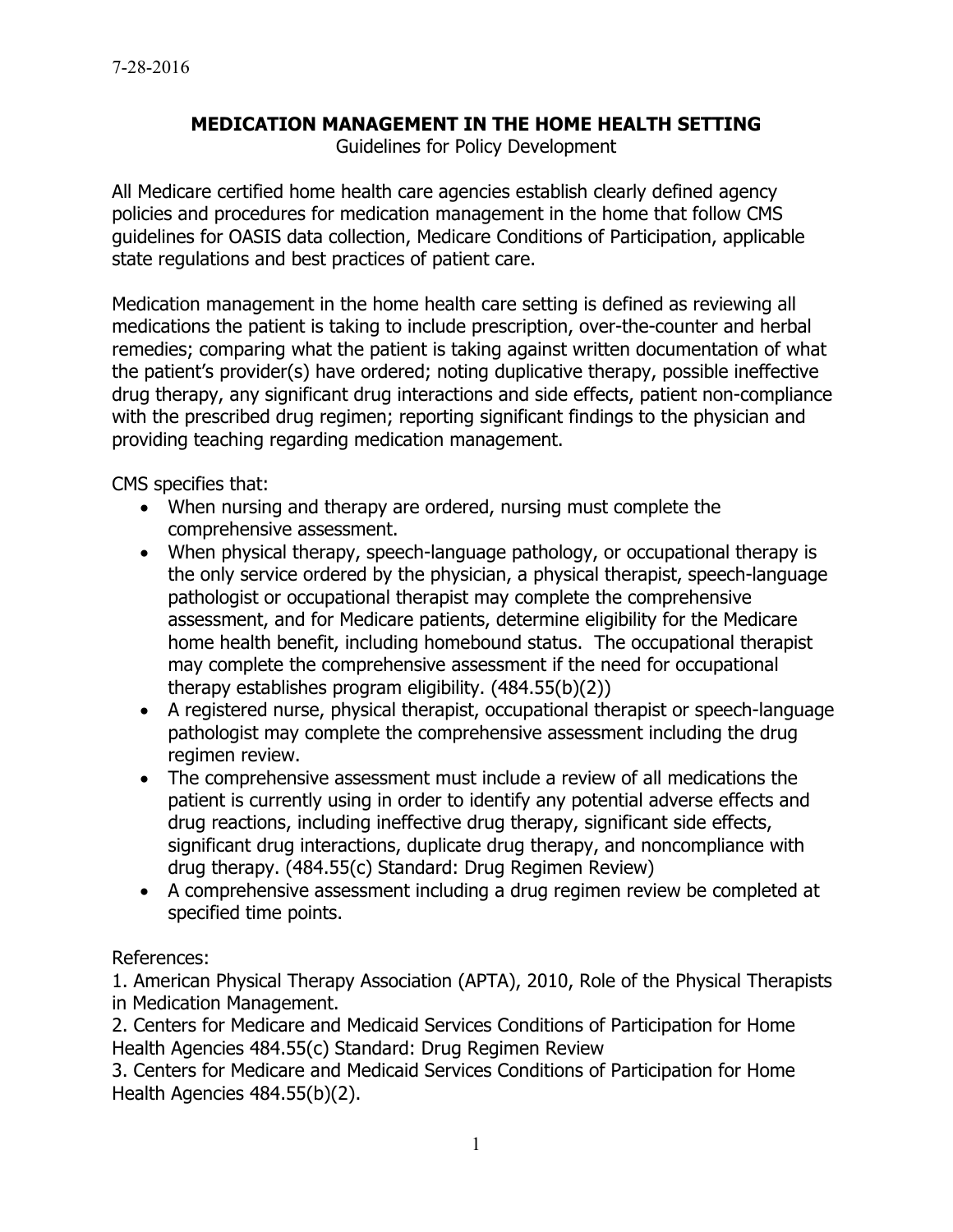For Medicare Certified agencies, Agency Policies and Procedures that are drafted and adopted by each agency specify how their agency will meet or exceed CMS practice standards. Consequently, there may be variations in how clinical resources are utilized in different agencies. Agency hiring practices, job descriptions, orientation programs, staff education and clinical support systems are in place to support their agency practice and to achieve optimum patient safety and positive outcomes.

HCAW member agencies have provided some of the following options for agency procedures that may or may not be utilized in their medication management strategies:

- 1. All clinicians performing the comprehensive assessment (RN, PT, OT, SLP) shall complete a medication review with the patient/caregiver. This review will include:
	- $\circ$  Allergy recording: Entering patient allergies into the EMR/medication profile.
	- $\circ$  Medication recording: The medications that the patient is actually taking in their home, including over-the-counter medications and dietary/herbal supplements, will be recorded. These medications will be entered in the Medication Profile of the patient's chart in the EMR. Assure that the medication container includes the name of the patient being admitted. Assure that prescriptions have not expired.
	- $\circ$  Medication Reconciliation: The medications that the patient is taking in the home is compared to the medication lists (if received) from the referral source at time of referral.
		- Any identified discrepancies will be explored with the patient/caregiver to ensure what is actually being taken.
		- Notify the physician of discrepancies discovered during the medication reconciliation process and update medication profile as needed.
	- o Medication Interactions: Drug interactions may be identified using an EMR, which includes a drug interaction program. Performing this function will identify if there are clinically significant issues with medication interactions, duplicate therapy or known allergies. Alternatively, in the absence of an EMR, a supervising nurse will review the medication list for noted interactions and alert the physician accordingly.
	- o High Risk Medications: All patients receive initial instruction provided by the admitting discipline (RN, PT, SLP) regarding High Risk Medications at time of SOC that include potential side effects, medication indications and how and when to report problems that occur. Common categories of High Risk Medications include: Hypo-glycemics, Narcotics, and Anti-coagulants.
		- Written materials are provided in admission packets that are used for this education and are written for lay people.
		- If more educational materials are needed, they are available in the EMR and in the pharmacy handouts provided with medications.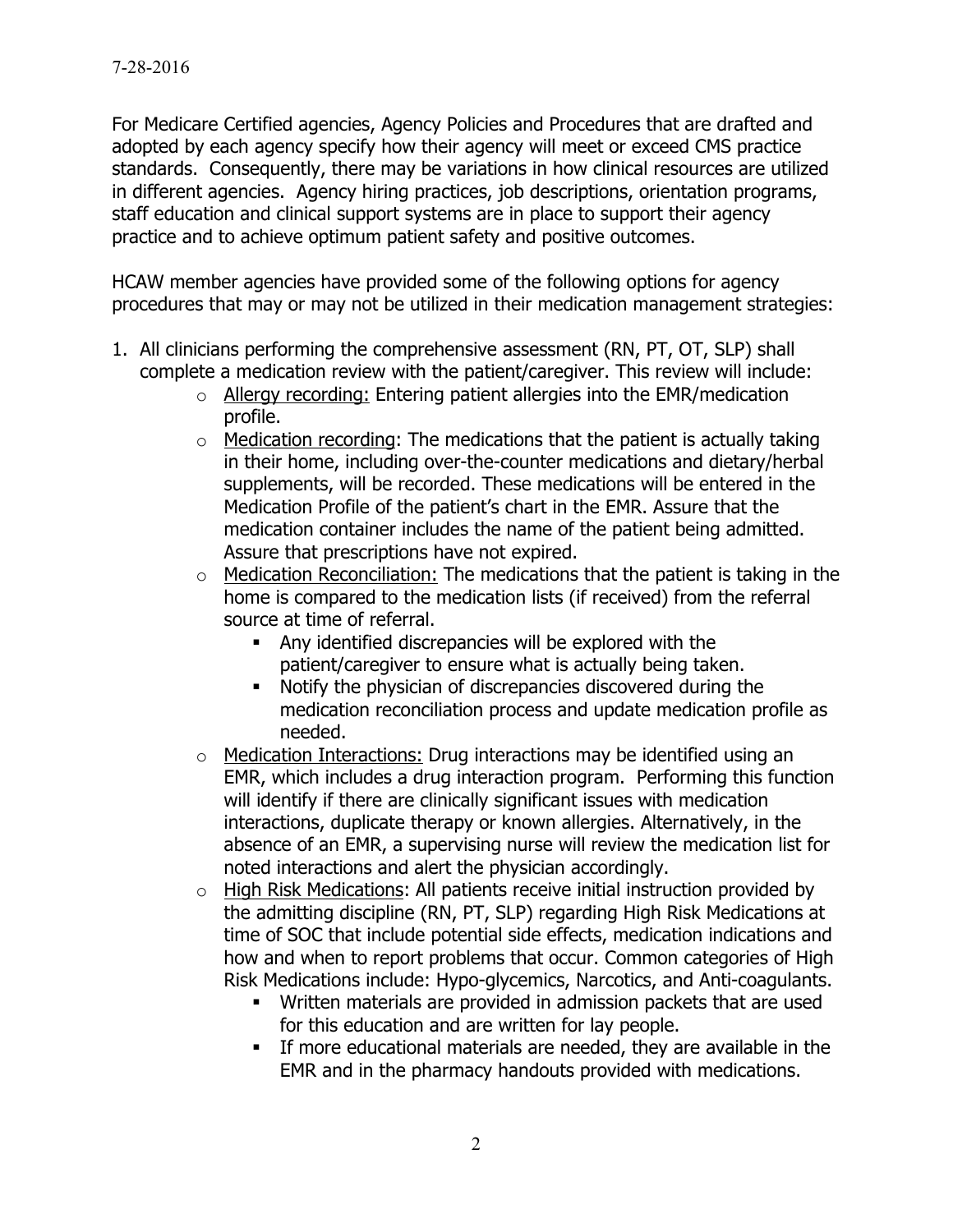- 2. It is the responsibility of the home health clinician (RN, PT, OT, SLP) to ensure that their patients are educated to the potential side effects, the indications and uses for all of their medications.
	- $\circ$  Education to patients shall occur throughout the episode and all disciplines may assist in this teaching.
	- $\circ$  Teaching can be done by using written materials from a pharmacy, written materials obtained through the EMR (that can be read for patient or printed for patient) and from consults with physicians, pharmacists and/or other clinical staff.
	- $\circ$  Teaching is provided to patients and/or their caregivers to ensure that the patients are following their medication regime as ordered, understand why they are taking the medication and can identify side effects.
	- o Any known or suspected adverse reaction or side effect shall be noted in the patient's clinical record and reported to the supervising nurse and ordering physician.
- 3. At time of discharge, patient medications are again reviewed and teaching performed as indicated and needed. A printed medication profile will be made available to patient/caregiver if requested.
- 4. In the event that a patient is not receiving nursing services, the following options are possible for back up and safety regarding medication management:
	- the medication profile may be reviewed as part of the OASIS Quality Assurance review.
	- An agency may engage pharmacy services to provide medication review.
	- When medication management issues exceed the comfort level of the therapist, an order for nursing intervention will be requested and RN services will be added to the care of the patient.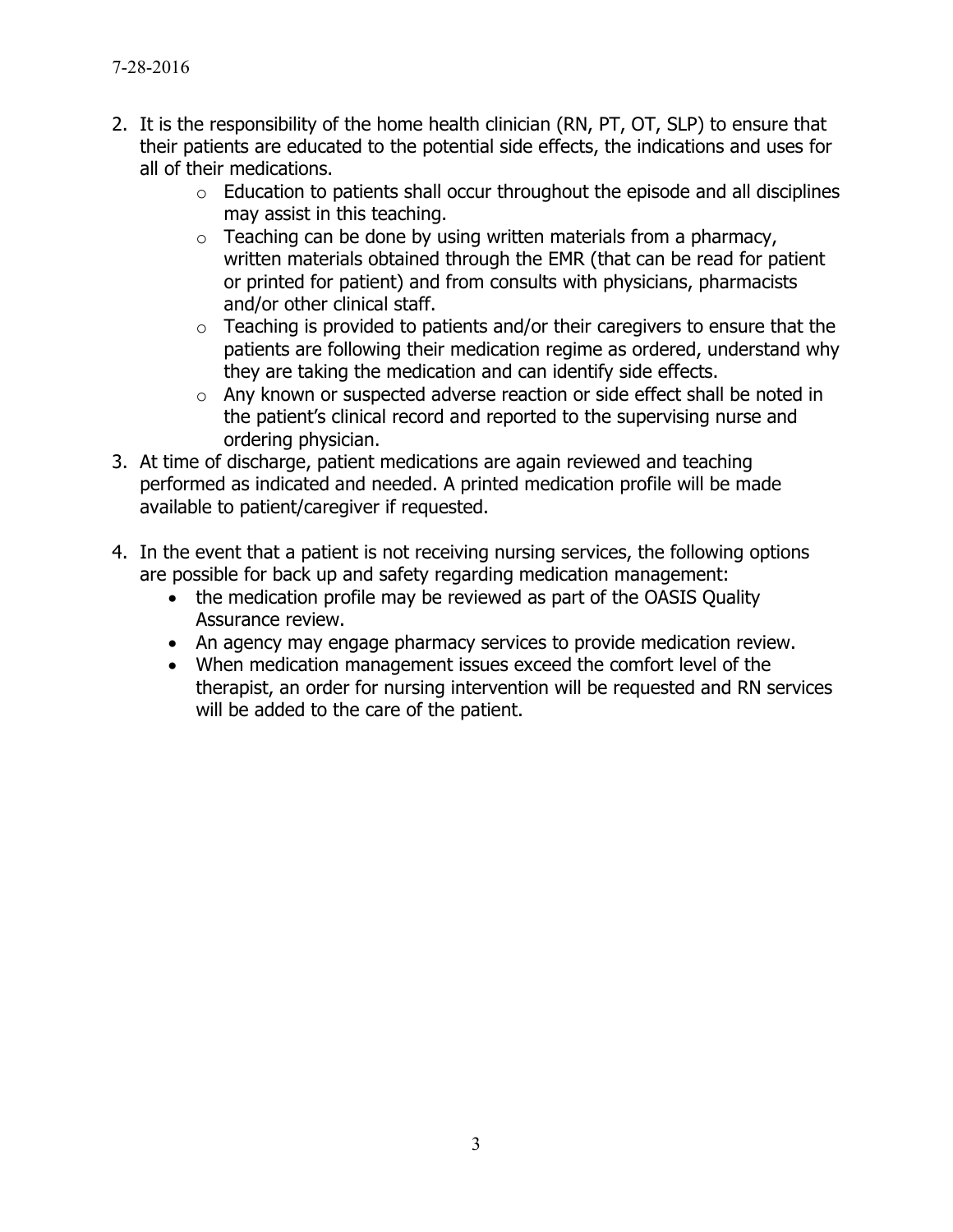| Date: 09/09/2016 |                                          | <b>Time:</b> 9:30 a.m. $-11:00$ a.m.                                                                                                                                                                                                                                                                                                                                                                                                                                                                                                                                                                                                                                                                                | Location: conf call                                                                                               |                    |
|------------------|------------------------------------------|---------------------------------------------------------------------------------------------------------------------------------------------------------------------------------------------------------------------------------------------------------------------------------------------------------------------------------------------------------------------------------------------------------------------------------------------------------------------------------------------------------------------------------------------------------------------------------------------------------------------------------------------------------------------------------------------------------------------|-------------------------------------------------------------------------------------------------------------------|--------------------|
| <b>TIME</b>      | <b>TOPIC</b>                             | <b>DISCUSSION</b>                                                                                                                                                                                                                                                                                                                                                                                                                                                                                                                                                                                                                                                                                                   | <b>PLAN OF ACTION</b>                                                                                             | <b>RESPONSIBLE</b> |
| 9:30 a.m.        | Call to order and<br>approval of minutes | Roll call and announcements: Marilou, Linda, Kyle, Brent<br>Melissa, Doris, Mike McM, Greg, Gretchen, Rachel,<br>Carolyn, Donna, John, Leslie, Larissa, Rob<br><b>Brian Greenlee</b><br>Missing Sam, Kim,                                                                                                                                                                                                                                                                                                                                                                                                                                                                                                           |                                                                                                                   | Rob                |
| 9:40 a.m.        | Review minutes of<br>last meeting        | Review and approval of minutes of last meeting<br>Moved: Brent<br>Seconded: Gretchen<br>One abstension, approved                                                                                                                                                                                                                                                                                                                                                                                                                                                                                                                                                                                                    |                                                                                                                   |                    |
| 9:45             | Treasurer's report                       | <b>Financials for August</b><br>Delayed until October meeting due to no report from Beard<br>on the investment portfolio<br>Mike did say that there is nothing unusal at all.<br>Finance committee approved for a sell order when P&G<br>reaches \$90 which would be a 25% increase in one year.                                                                                                                                                                                                                                                                                                                                                                                                                    | Mike to provide<br>highlights. Defer approval<br>until October when<br>complete financials for<br>month are ready | Mike               |
| 9:50             | Leg report                               | Report on rules, DOH workgroups and Policy committee<br>recommendations.<br>Referred to written report.<br>Crazy election given the lack of clarity in terms of which<br>party will be in the majority after the fall election.<br>State was in front of the Supreme Court yesterday to appeal<br>the daily fine of \$100,000 based on not funding education.<br>No more on Face to Face rule making. Awaiting<br>notification from rule writers on acceptance.<br>Working on pediatric concurrent care issue. Non-<br>controversial and should proceed without challenge.<br><b>Medically Intensive Children and Adults</b><br><b>Reimbursement Rates</b><br>Whole Health & Medically intensive plan needs to show |                                                                                                                   | Leslie             |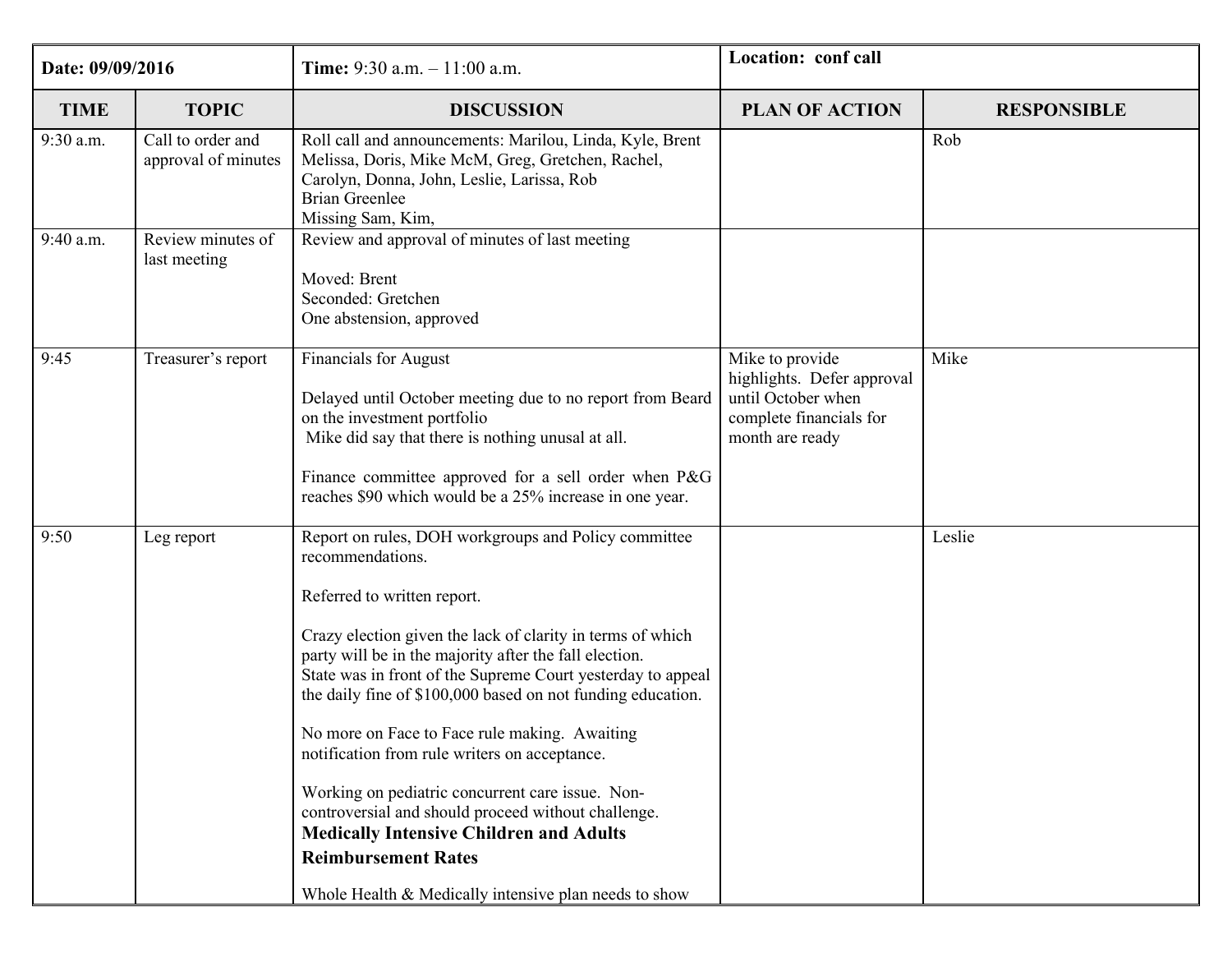| savings of \$4 million.                                                                    |  |
|--------------------------------------------------------------------------------------------|--|
| Need to demonstrate ability to move more kids out of the                                   |  |
| hospital due to availability of Private Duty providers.                                    |  |
| Moving forward but only 2.5 months into it and still a                                     |  |
| nursing shortage.                                                                          |  |
| Will require Home Health agencies will need to report on                                   |  |
| activities and time spent on various aspects of the care. All                              |  |
| needed just to get permission to use the plan.                                             |  |
| Rep Cody is the primary legislative contact in support of                                  |  |
| home health.                                                                               |  |
| Brent, Rachel, Greg and Carolyn have all assisted in this                                  |  |
| project.                                                                                   |  |
| Greg mentioned his contact with Sen Cleveland and                                          |  |
| updating her on the issue and she is also well place to                                    |  |
| assist.                                                                                    |  |
| Explained the access issues with the face to face rules.                                   |  |
| Greg will follow up with Sen Cleveland after having sent                                   |  |
| her information she requested.                                                             |  |
| Will want to leverage Greg's relationship with Sen Rivers                                  |  |
| as well.                                                                                   |  |
| <b>MEDICATION MANAGEMENT IN THE HOME</b>                                                   |  |
| <b>HEALTH SETTING</b>                                                                      |  |
| Policy committee talked about this again a the meeting this                                |  |
| week. Decided it can't be dropped here but need to follow<br>up after their board meeting. |  |
| May need to ask them to retract the letter to Kaiser after                                 |  |
| some additional investigation.                                                             |  |
| Gretchen will be seeing Renee, author of the Kaiser letter at                              |  |
| a meeting Tuesday and will ask where the situation stands.                                 |  |
| Concern is that some PT clinician would get a copy of the                                  |  |
| letter and then believe and advocate with the Provider that                                |  |
| they don't need to perform some med management.                                            |  |
|                                                                                            |  |
| <b>In-Home Services Rules</b>                                                              |  |
| Look at proposed rules using this link:                                                    |  |
| http://www.doh.wa.gov/LicensesPermitsandCertificate                                        |  |
| s/FacilitiesNewReneworUpdate/HomeCareAgencies/                                             |  |
| <b>RulesinProgress</b>                                                                     |  |
|                                                                                            |  |
| Provide feedback if you find any omissions, contradictions                                 |  |
| or have other comments.                                                                    |  |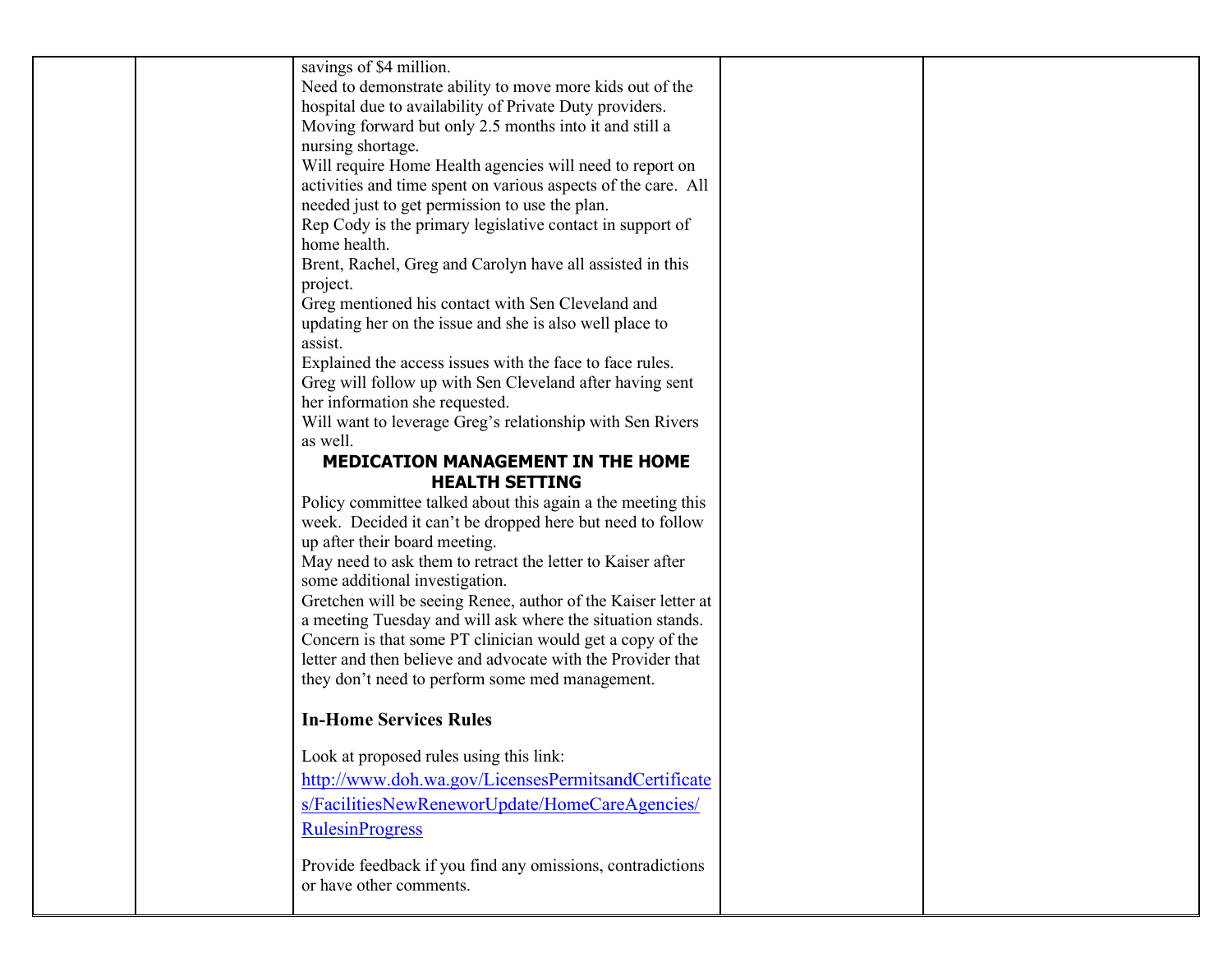|       |                         | <b>Department of Health Hospice CON</b>                                                                                                                                                                                                                                                                                                                                                                                        |                                                                                                         |                       |
|-------|-------------------------|--------------------------------------------------------------------------------------------------------------------------------------------------------------------------------------------------------------------------------------------------------------------------------------------------------------------------------------------------------------------------------------------------------------------------------|---------------------------------------------------------------------------------------------------------|-----------------------|
|       |                         | Has been interesting and focusing on the 25 daily census vs<br>35 avg daily census. See Leslie's report for date and<br>location of next meeting.                                                                                                                                                                                                                                                                              |                                                                                                         |                       |
|       |                         | Consultants would like to loosen up CoN. More traditional<br>folks like Providence and others who are not in favor of<br>that.                                                                                                                                                                                                                                                                                                 |                                                                                                         |                       |
|       |                         | Question on whether Home Health rules won't preclude<br>Face to Face via telemedicine. Unclear at this point but a<br>physician has reported that by 2018 it will be allowed.<br>Federal rules and state don't seem to agree.<br>May be more of a Home Health rule vs physician practice<br>Medicine collaborative on telemedicine may be opportunity<br>to advocate for its acceptance.<br>Doris to check on Fed regulations. |                                                                                                         |                       |
|       |                         | <b>DOH</b> met on Death Certificate guidelines more a Hospice<br>issue. Guidelines process not rules.<br>DOH will run legislation for background checks for all<br>secretary positions.<br>Based on anecdotal information a huge concern right now.                                                                                                                                                                            |                                                                                                         |                       |
|       |                         | Call from Insurance Commissioner re: concerns about<br>prior authorization. Provide HCAW issues around that and<br>Donna will check on the similarity of issues with<br>commercial market.                                                                                                                                                                                                                                     |                                                                                                         |                       |
|       |                         | Medicaid fee for service comparison inter-state but nothing<br>on the agenda in Washington to date.                                                                                                                                                                                                                                                                                                                            |                                                                                                         |                       |
| 10:05 | <b>Education Report</b> | Conference progress: SeaTac Doubletree April 25-<br>27, RFP deadline mid October;<br>Brian explained the review of venues which came down to<br>3 and the SeaTac Doubletree had the dates we wanted.<br>Theme for this year's conference is Unleash Your Super                                                                                                                                                                 | Brian to call in with report<br>Have your staff register<br>before the end of the<br>month.             | <b>Brian Greenlee</b> |
|       |                         | Heroes<br>Suicide prevention class, October 27 at Wesley<br>$\bullet$<br>Homes.<br>This course will satisfy the state's requirement as the pre-<br>approved courses for nursing won't take effect until                                                                                                                                                                                                                        | Board notification: look<br>for specifics and register<br>Board inputwould<br>agencies be interested in | Doris                 |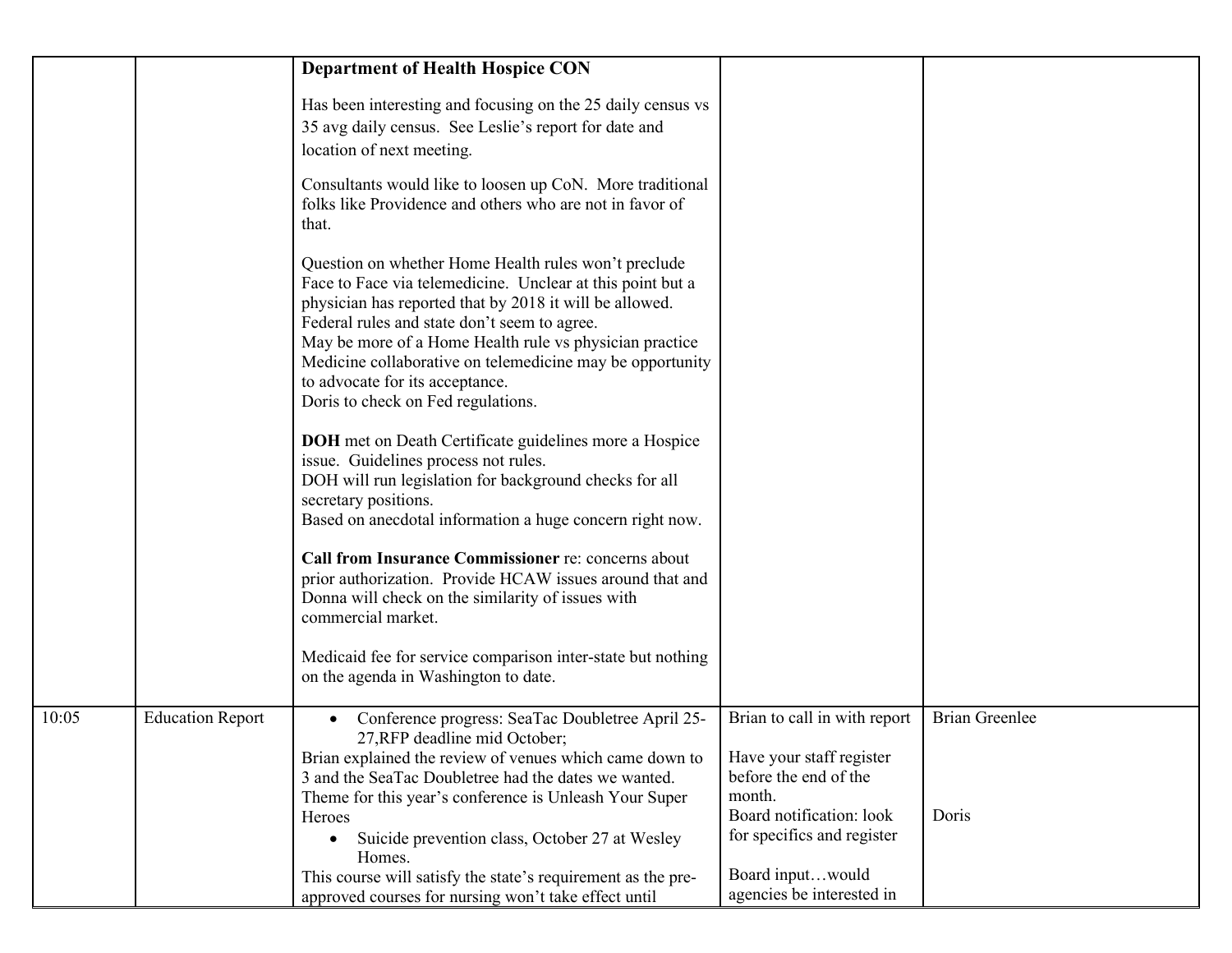|       |                  | January. Deadline for people to have completed the                       | sending employee(s) to be  |             |
|-------|------------------|--------------------------------------------------------------------------|----------------------------|-------------|
|       |                  | courses is 2017 for nurses. For social workers and OT                    | wound care certified?      |             |
|       |                  | have had the requirement since 2014.                                     |                            |             |
|       |                  | Providing this is a way to distinguish HCAW as the place                 |                            |             |
|       |                  | to go for such training.                                                 |                            |             |
|       |                  | Proposed to consider bringing back as a pre-conference day               |                            |             |
|       |                  | as a way to build attendance. Would necessitate a two                    |                            |             |
|       |                  | track day one for Suicide prevention and one for                         |                            |             |
|       |                  | management.                                                              |                            |             |
|       |                  | The trainers have put a 75 people cap on attendance. If we               |                            |             |
|       |                  | get more interest we can schedule more sessions.                         |                            |             |
|       |                  | Some of the Providers are paying tuition and time for                    |                            |             |
|       |                  | attending.                                                               |                            |             |
|       |                  | Other                                                                    |                            |             |
|       |                  | • Rachel's "Transition to Practice" webinar on 11/9                      |                            |             |
|       |                  | This session will show what Providence is doing to employ                |                            |             |
|       |                  | new graduates into Home Care                                             |                            |             |
|       |                  | • Barbara Citarella: free webinar on Bundling Home                       |                            |             |
|       |                  | Health                                                                   |                            |             |
|       |                  | Originally requested Sept 20 which was too soon. Working                 |                            |             |
|       |                  | on a date this fall or early next year.                                  |                            |             |
|       |                  | • WCEI: revenue share option/member discount for                         |                            |             |
|       |                  | on site or online wound specialist training.                             |                            |             |
|       |                  | Could be either on site or online. Four day training and 5 <sup>th</sup> |                            |             |
|       |                  | day for certification testing. If they partner with us HCAW              |                            |             |
|       |                  | would use our share of the registration to offer discount of             |                            |             |
|       |                  | \$500 toward the \$2900 registration. Based on discussion                |                            |             |
|       |                  | Doris will move forward with discussion with the sponsor                 |                            |             |
|       |                  | and then provide info with Greg and Gretchen to see if the               |                            |             |
|       |                  | details merit moving forward with an agreement.                          |                            |             |
| 10:30 | Provider reports | Presentation by Carl Rogers of partnership option                        | Presentation and follow up | Carl Rogers |
|       |                  | for HCAW and benefits for members                                        | discussion: Would this be  |             |
|       |                  |                                                                          | beneficial? Are reports    |             |
|       |                  | Important that we all know about it being available and                  | duplicative of what is     |             |
|       |                  | whether you have feedback to Carl.                                       | already available? Is the  |             |
|       |                  | Is it something that makes sense for Providers to partner                | option of customizing the  |             |
|       |                  | with Carl going forward.                                                 | agency profile             |             |
|       |                  |                                                                          | compelling?                |             |
|       |                  | Started 2 years ago. Carl worked on the Medicare Certified               |                            |             |
|       |                  | CMS side of the industry. Grew out of interest in finding                |                            |             |
|       |                  | hospice for a family member and found little information                 |                            |             |
|       |                  | available to compare providers.                                          |                            |             |
|       |                  | Currently over 3000 providers including 1200 Medicare                    |                            |             |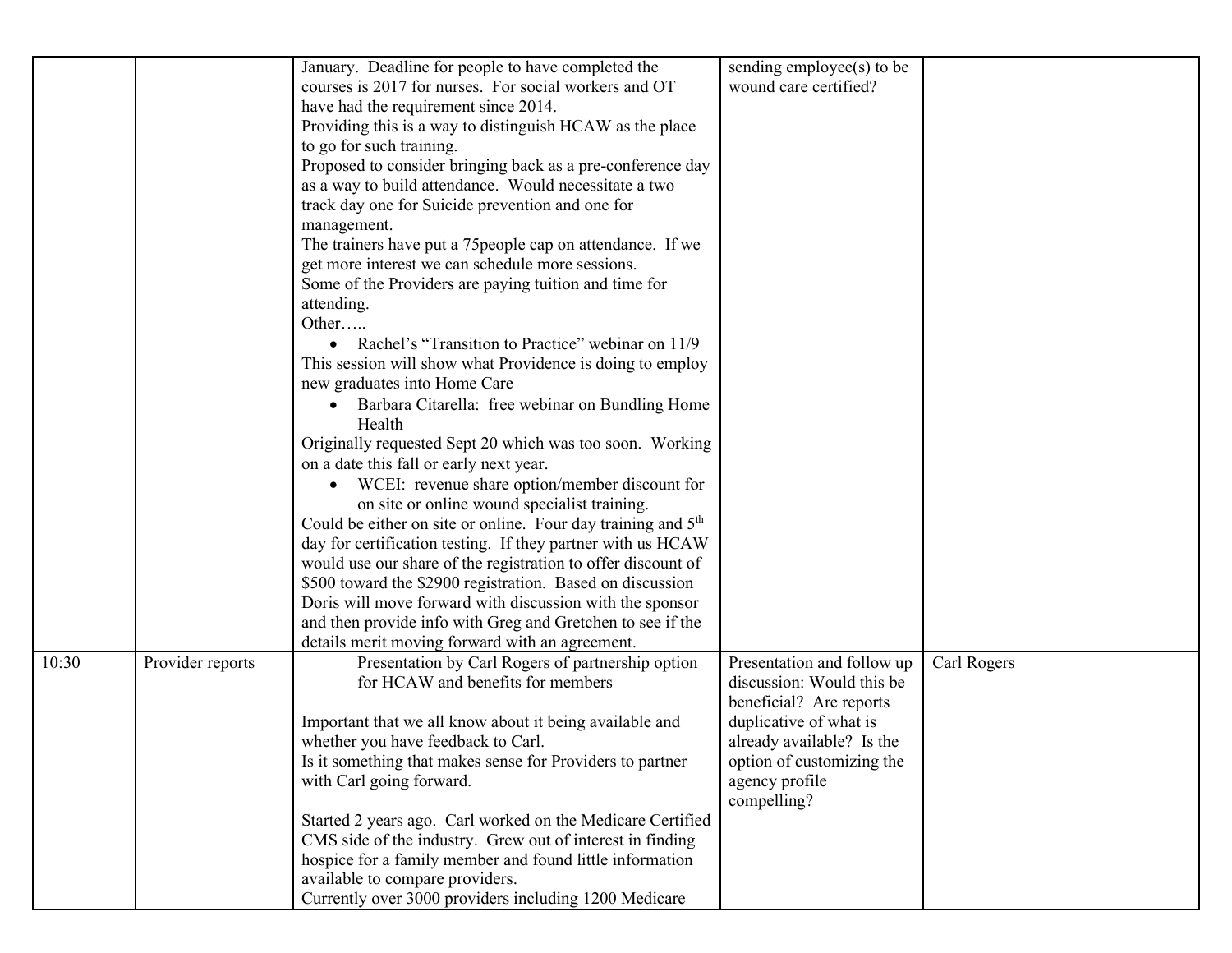|       |                   | Certified Hospice providers.                                                                                                                                                                                                                                                                                                     |     |
|-------|-------------------|----------------------------------------------------------------------------------------------------------------------------------------------------------------------------------------------------------------------------------------------------------------------------------------------------------------------------------|-----|
|       |                   | Have created a shared patient pattern of activity for<br>providers in the state of Washington. Application demo<br>may be possible for the future.<br>Goal is to connect prospective clients/patients with<br>responsible providers.                                                                                             |     |
|       |                   | On the provider side looking for feedback as to what<br>reports would be of interest.<br>All data from public sources, primarily from CMS.                                                                                                                                                                                       |     |
|       |                   | For the referral patterns the data comes from Medicare<br>claims data. Data is at least 1 year old. Everyone can get<br>the data. The value is in how the reports from the data are<br>run. There are 135 million rows of data and Carl has<br>crunched the data to show the referral relationships.                             |     |
|       |                   | Concerns are duplicative and more timely reports coming<br>from CMS with the claims data. It doesn't provide<br>competitive data but in house analysts are crunching the<br>numbers at larger providers.<br>Carl has access to the data before it is public data and can<br>provide more timely than the publicly released data. |     |
|       |                   | Could be of more value to non-Medicare agencies.                                                                                                                                                                                                                                                                                 |     |
|       |                   | Doris will review offline with Board members and get back<br>to Carl with how we may or may not proceed.                                                                                                                                                                                                                         |     |
| 10:45 | Retreat follow up | Review retreat priorities and begin action plan:<br>NoteNo leadership for PI committee yet.                                                                                                                                                                                                                                      | Rob |
|       |                   | Review of Tracking sheet on initiatives agreed to at the<br>Retreat.<br>Need to reword the initiative for community on line 16 of<br>the worksheet.<br>Request to provide the board with an excel copy of the<br>worksheet so they can use as a document with caregivers                                                         |     |
|       |                   | who are looking for a way to become involved and give<br>back to the community.<br>Rob asked that board members to review and be ready to                                                                                                                                                                                        |     |